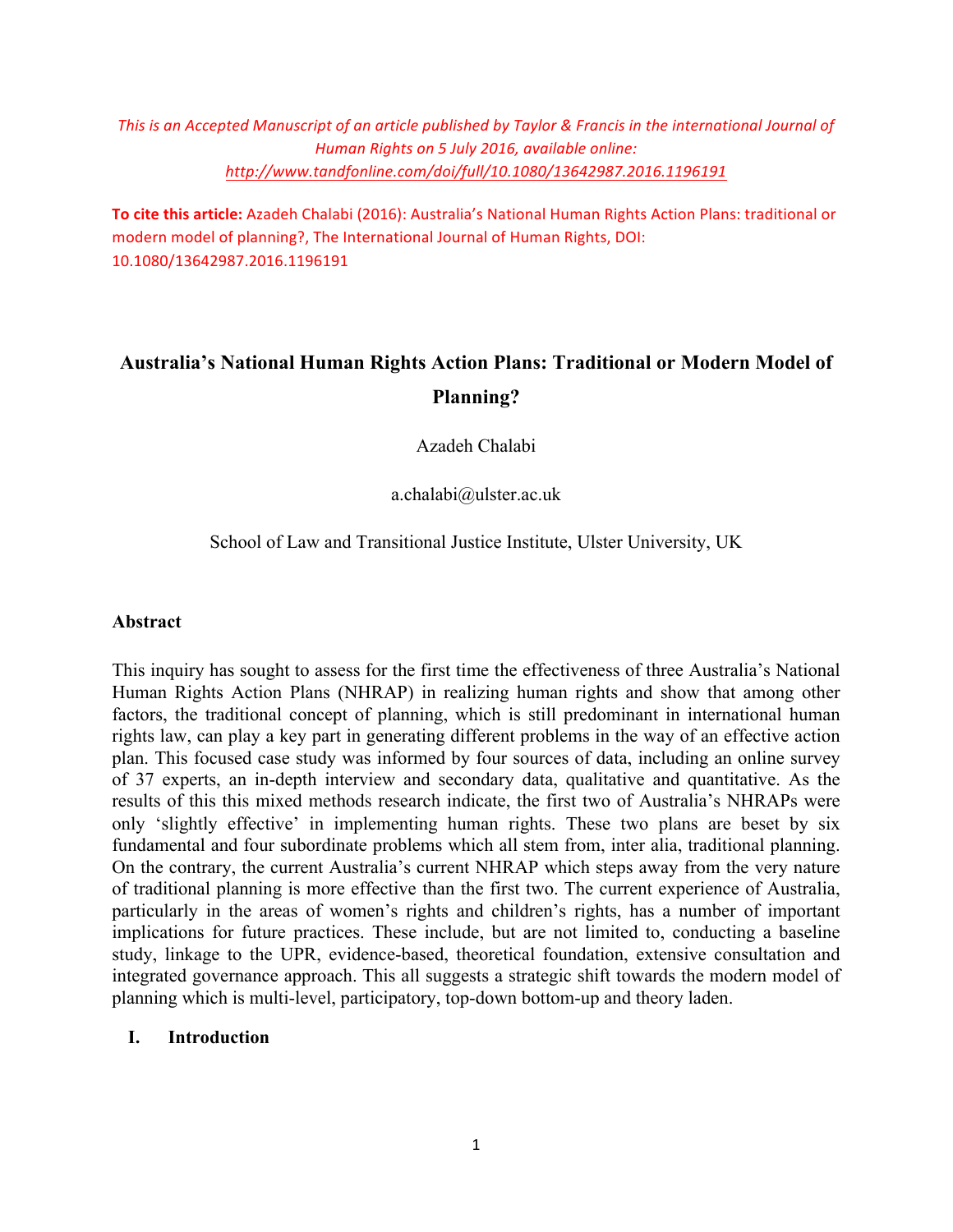Currently, under all the nine core human rights treaties, states parties have an immediate obligation to adopt an action plan for the realisation of the rights contained in the conventions.<sup>1</sup> The Vienna Declaration and Programme of Action adopted at World Conference on Human Rights in 1993 also recommended each state to develop a National Human Rights Action Plan (NHRAP) for implementing 'human rights' in general. Although these plans have been pursued by many countries at considerable effort and expense, very little has been written on NHRAPs and the critical question is how effective has been the implementation of such plans for realising human rights and what is the concept of planning behind NHRAPs?

To address the question, I conducted an in-depth case study of three NHRAPs in Australia which is the world-leader in the formulation of such plans. Australia is selected purposefully on the basis of four criteria, including (1) available in English language, (2) a rich background in developing and implementing NHRAPs, (3) having one or more informative NHRAP(s) (not a very short one), and (4) the level of development of the country concerned. Australia is not merely the country which first proposed the concept of NHRAP at the Vienna Conference but also it developed the World's first NHRAP, as recommended at the Vienna Conference, in 1993- 1994. Ten years later, in 2004, the Government reaffirmed Australia's commitment to the protection of human rights, through the development of the second Australian NHRAP. In December 2012, the Australian Government has released its third and current NHRAP. Moreover, Australia has been, at least for nine years, from 2005 to 2013, the second most developed country in the world. $^{2}$ 

This article proceeds as follows. Section Π introduces and compares the traditional and modern concepts of planning. Section III walks through the method used in this research. Section IV provides a brief profile of developing three NHRAPs in Australia. Section V assesses the effectiveness of Australia's NHRAPs in implementing human rights and seeks to examine what seems to be the central proposition at stake; namely that the traditional model of planning can generate or reinforce many problems in the way of an effective action plan for implementing human rights. Section VI concludes.

## **II. Human Rights Planning: Traditional vs. Modern**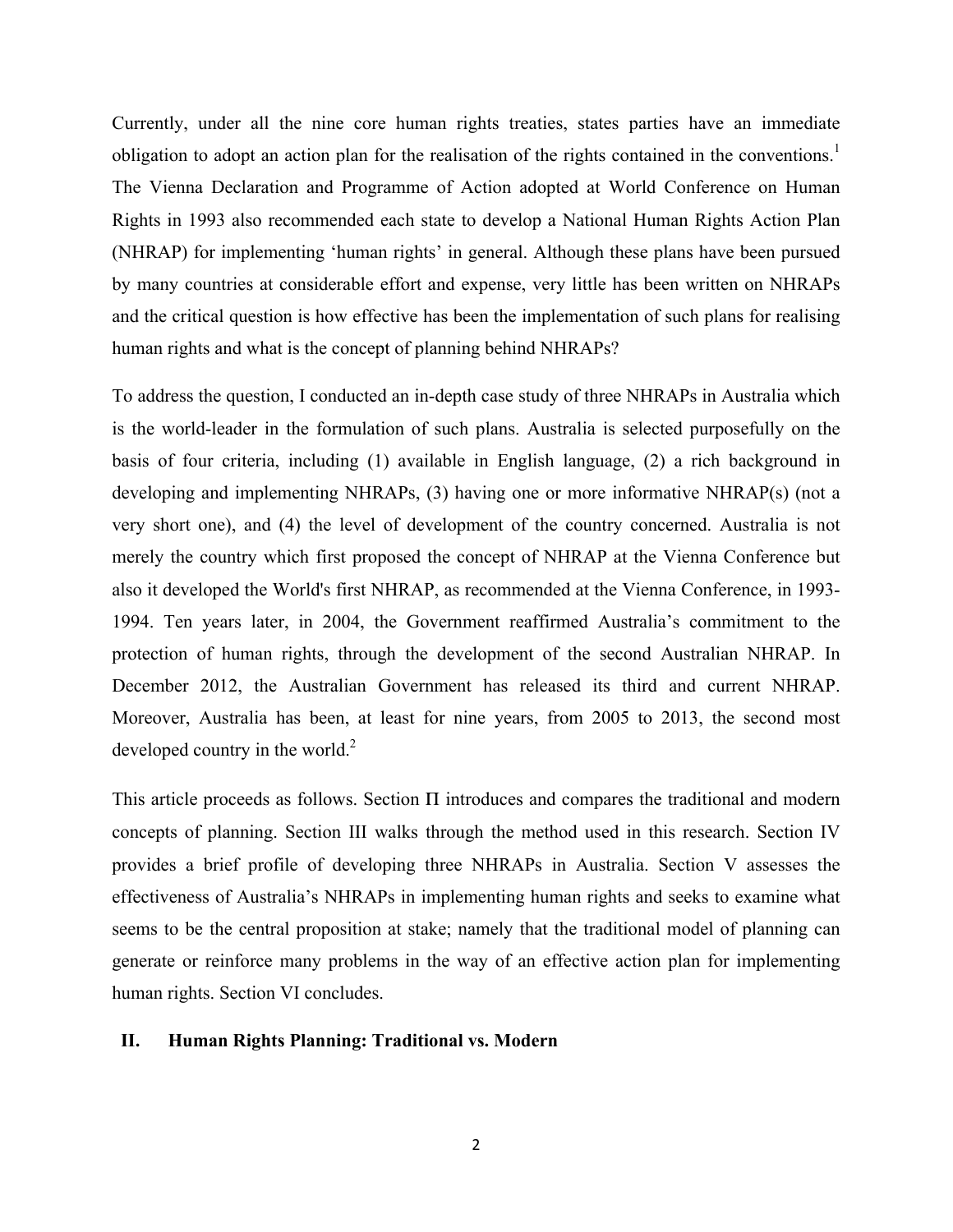In general, there are two concepts of planning: traditional and modern. The traditional concept of planning is defined as a top-down technocrat activity of finding the best means for the ends.<sup>3</sup> It was the dominant theory for planning up until early 1980s. Traditionally, planning is statecentric and theory-neutral.<sup>4</sup> More specifically, this model of planning is based on a distinction between substantive and procedural theory. It just focuses on the 'process' of finding the means as the business of planning while politicians and others set the ends in advance.<sup>5</sup> This concept of planning also assumes that the political establishment is perfect and there is a general agreement on values in society.6 As John Friedmann states:

The old view of planning was of a relatively static world in which planners were objective analysts who had access to pertinent knowledge about the future and could effectively communicate what they knew to political decisionmakers through written documents, such as policy drafts or a plan. The articulation of values implicit in this view was not the planners' responsibility but politicians'. Planning was understood to be essentially a technical, valuefree activity in the public realm.<sup>7</sup>

As Schonwandt puts it 'terms like "public interest" and "the public" were rarely, if ever critically examined by traditional planners, and for the vast majority of them "the public" implied an undifferentiated, homogenous group in which, for example, social, ethnic, or gender differences were seen as unimportant.<sup>8</sup>

Traditional planning was criticised for its assumptions, and for what some have seen as its acceptance of the status quo, and perpetuation of the ruling class values.<sup>9</sup> Critics argue that this model of planning has a very 'shaky ground' in that it is theory neutral and directed from the top down.<sup>10</sup> Sandercock accuses planning in its traditional concept of being anti-democratic, raceand gender-blind and culturally homogenising.<sup>11</sup> This unchecked model of planning allows the States to misuse of their power and thus increases the possibility of corruption.

In the current literature on planning, by contrast, a modern concept of planning is participatory, multilevel, top-down bottom-up and theory-laden.<sup>12</sup> Unlike traditional planning, the scope of cooperation in the modern planning is not solely defined by government. In modern planning, ideally, all the stakeholders, from the local to the global should get involved in the identification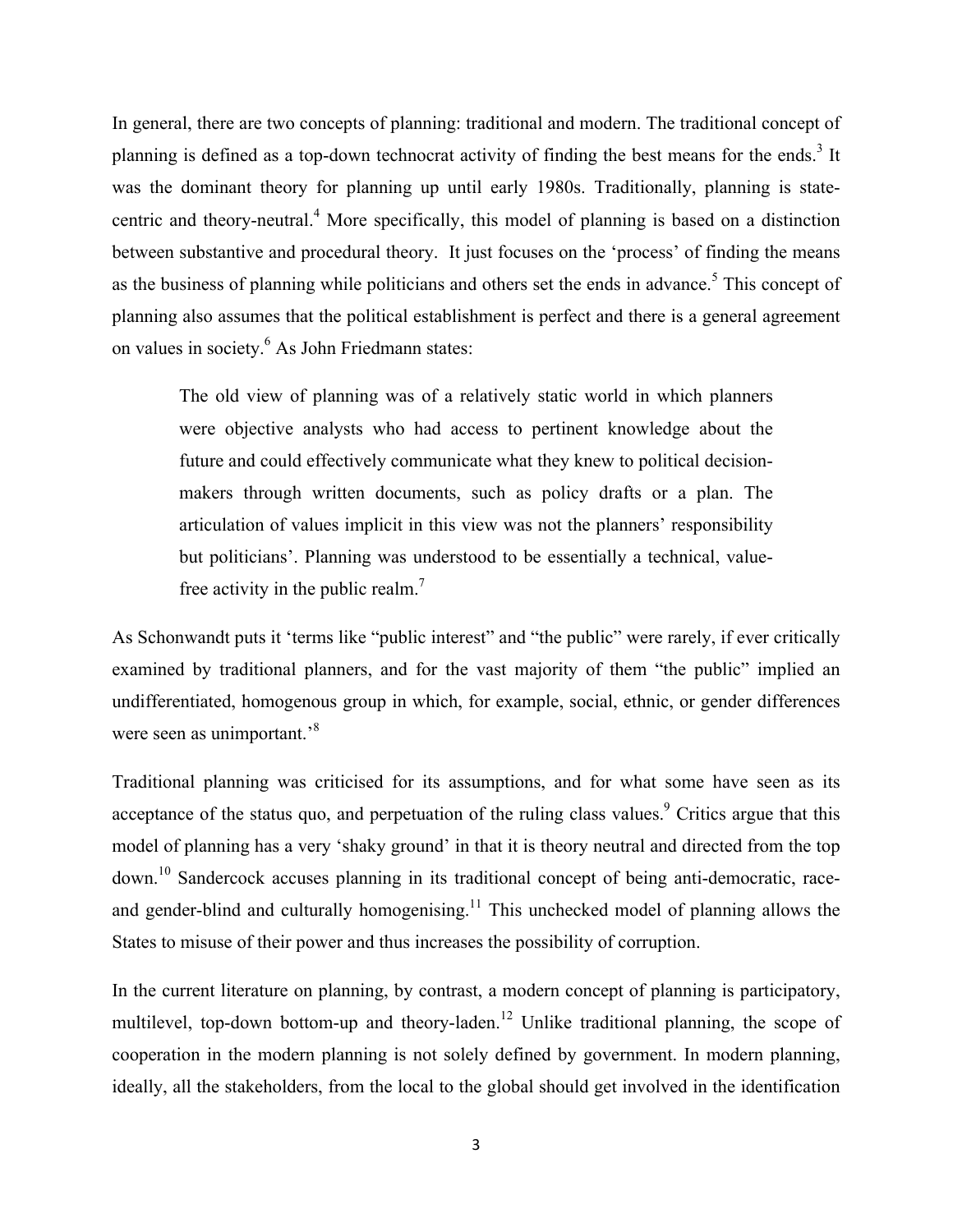of problems in the preparatory phase, the development of the plan, implementation, monitoring and the evaluation of the plan. Modern planning is based on a top-down bottom-up strategy which includes the advantages of both the superior vast knowledge and expertise of experts who have clear ideas about different phases of planning and human rights from the top-down and the detailed wisdom located in the community itself from the bottom-up so that the direction of planning and development can be directed by both experts and those most affected.<sup>13</sup> Modern planning is conceived as a linkage between knowledge and action.<sup>14</sup> Planning should be derived from a theory and thus before any human rights planning, both procedural and substantive theories should be set.<sup>15</sup> Otherwise, planning as a form of practice, without theory will be blindthere will be no frame of reference for baseline studies, developing the content, monitoring and evaluation.<sup>16</sup> As Jim Ife argues, 'if practice is totally divorced from theory it leads to an unthinking anti-intellectualism. Frames of reference and critical reflection are gone and one simply does, for the sake of doing.<sup>17</sup>

Substantive theory provides the knowledge base to inform what the content should be.<sup>18</sup> It pertains to interdisciplinary knowledge relevant to the content of planning and should be a theory which is the most relevant to the issue under consideration. Procedural theory, on the other hand, defines and justifies the process of planning and concerns how to transfer knowledge (substantive theory) into action.<sup>19</sup>

Ernest R. Alexander in his book *Approaches to Planning* argues that planning should be informed by theory.<sup>20</sup> He emphasises that the relationship between theory and action is very important for planning because it is ultimately a prescriptive, not a descriptive, activity.<sup>21</sup> As Campbell and Fainstein in *Readings in Planning Theory* put it 'planning theory is not just some idle chatting at the margins of the field. If done poorly, it discourages and stifles; but if done well, it defines the field and drives it forward.<sup>22</sup>

Nevertheless, all the materials, directly or indirectly concerned with the obligation to adopt a NHRAP, reflect the fact that the traditional model of planning is still predominant in international human rights law and most states have developed their plans in accordance with the traditional understanding of planning.<sup>23</sup> This is also true of Australia. In what follows, an attempt shall be made to unravel the impact of traditional planning on the effectiveness of NHRAPs in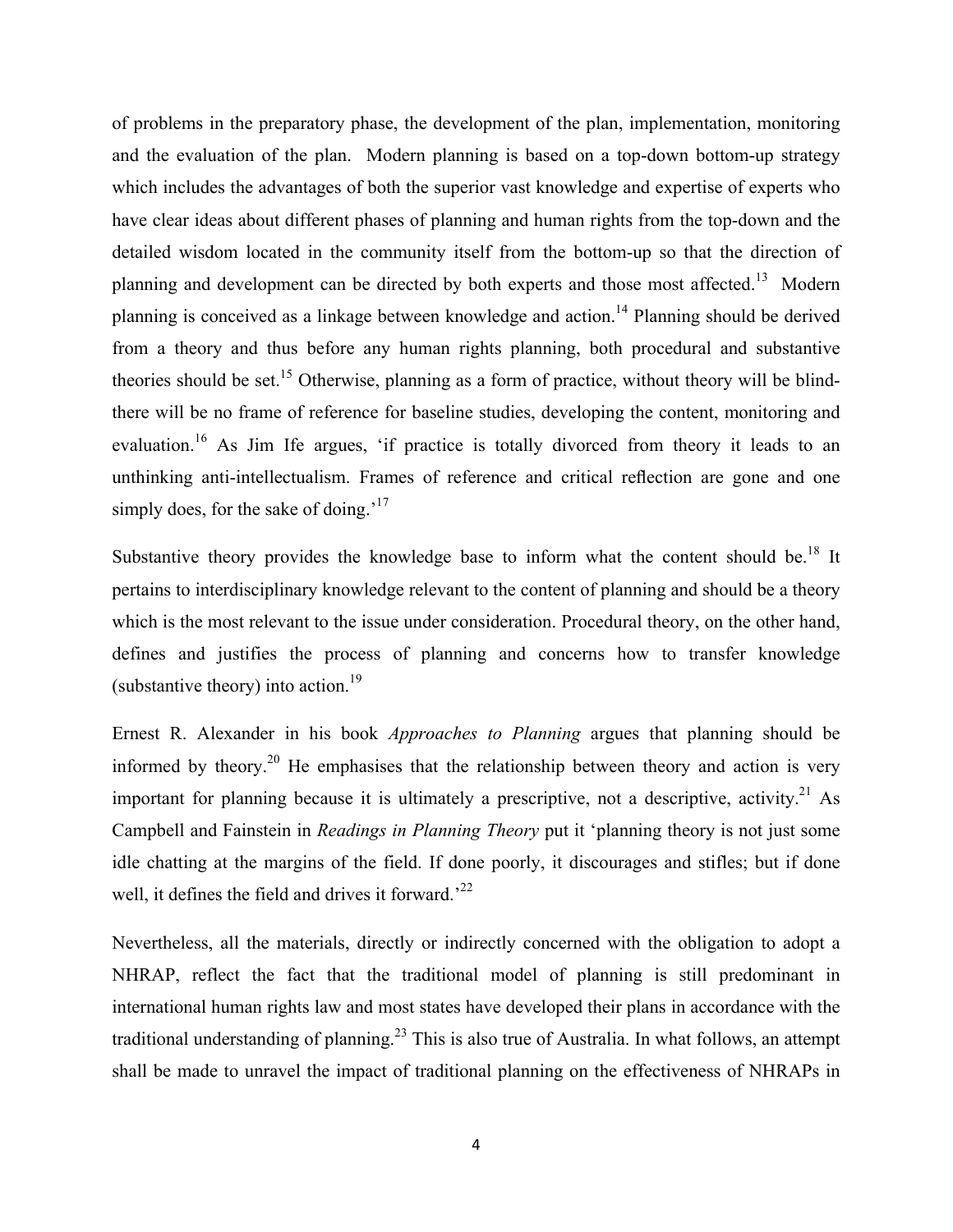the case of Australia and provide clear lessons for future practices. Let me start with the methods employed in this case study.

#### **III. Research Method**

Based on mixed methods strategy, this inquiry utilises two sets of data. The first set, which is primary data, includes an online survey and an interview and the second contains secondary data, both qualitative and quantitative.

## A. Online Survey

In 2013, an online survey of the "Australia's National Human Rights Action Plans in Practice" was conducted. It was ran from April to July 2013. The survey was programmed in Survey Gizmo, with human rights experts invited to participate by email. It consisted of six sections and 37 questions including multiple choice questions, ranking and open-ended questions.

This research was based on a purposive sampling. Almost all the principal human rights organizations, governmental and non-governmental, who have closely worked on the process of developing NHRAPs in Australia, participated in this survey.<sup>24</sup> 30.3 percent of the survey respondents were from non-governmental organizations, 15.2 percent from governmental organizations, 45.5 percent from academic organizations, 3.0 percent from independent consultants and 6.0 percent others.

In general, 37 'completed responses<sup> $25$ </sup> are collected. Data analysis focused solely on the completed responses. Of this number (37 respondents), 59.4 percent are either quite or very familiar with NHRAPs. 27 percent are not very familiar and 13.5 percent of the respondents are not at all familiar with such plans. In other words, only five respondents (out of 37) were not at all familiar with NHRAPs and 22 respondents were quite or very familiar with them. This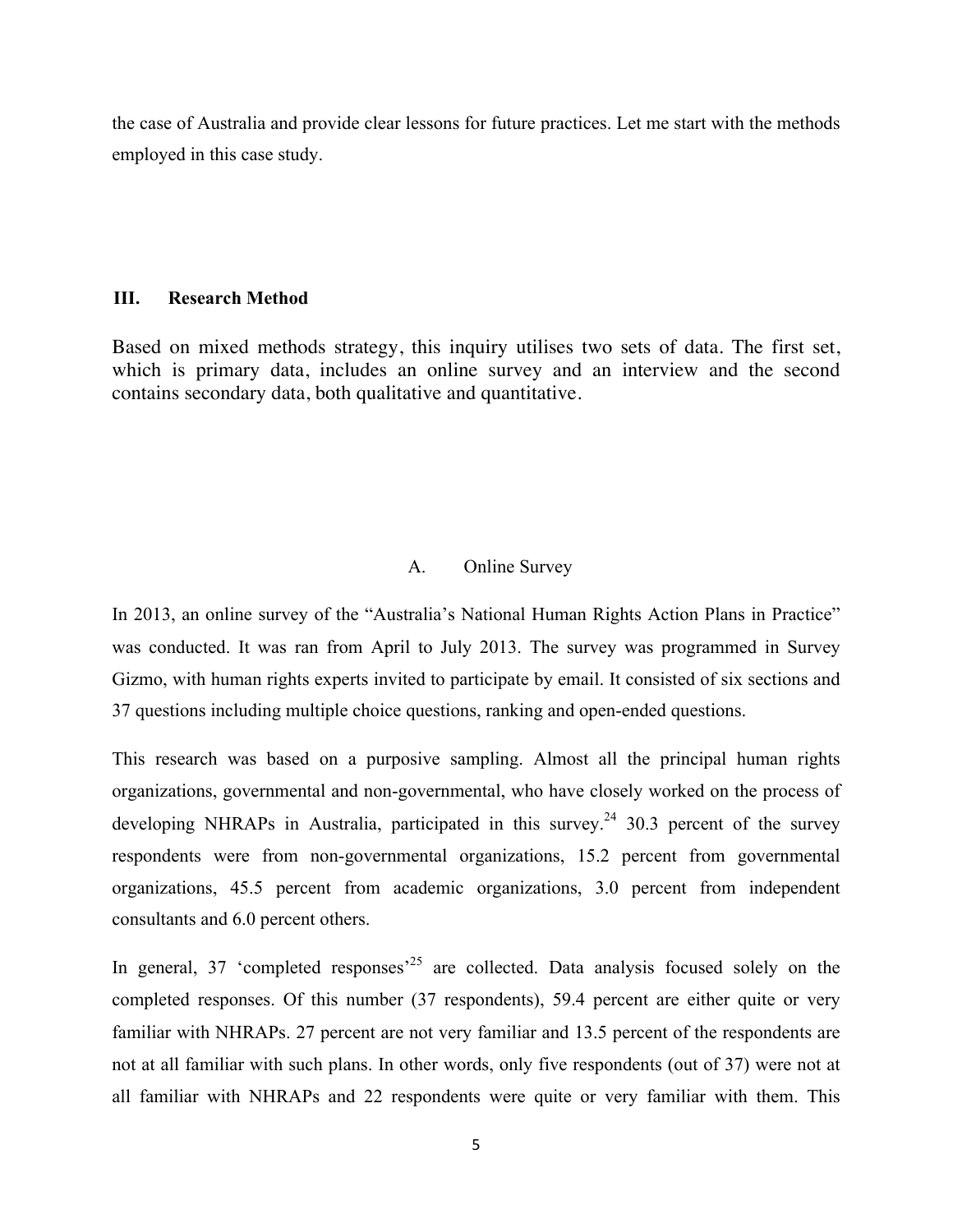suggested that participant recruitment was successful in yielding a group who were generally an expert in the area of NHRAPs. The five respondents who were 'not at all familiar' with NHRAPs were removed from analysis.

It should be noted that the results of this survey is based on the 'expert knowledge' (informed knowledge) of those who participated in this survey. There is a big difference between 'opinion' (subjective knowledge) and 'expert knowledge' (objective knowledge). Unlike opinion which is purely subjective, expert knowledge is based on expertise and thus is scientifically reliable.

## B. Interview

This research also included an interview with Bill Barker who wrote the UN Handbook on NHRAPs in 2002. In the lead up to the 1993 World Conference on Human Rights, he suggested the idea of the development of NHRAPs, which was subsequently adopted by the Conference.<sup>1</sup> A two-hour interview was conducted in London in October 2013. Some questions were also asked via email.

# C. Secondary Analysis

To complement the primary data, this study contains a secondary analysis of both qualitative and quantitative data from a variety of sources such as joint NGO report, the National Human Rights Consultation report, the Australian Bureau of Statistics, Immigration Detention and Community Statistics, Australia's Baseline Study, NGO submissions on the Baseline study, Human Development report and Gender Empowerment Measure.

## **IV. Past and Current Experience: A Short Profile**

 

<sup>&</sup>lt;sup>1</sup> For many years, Bill Barker served as Australia's representative to the United Nations' human rights bodies in Geneva and New York. He has been also acting as an international human rights consultant for formulating NHRAPs in many countries.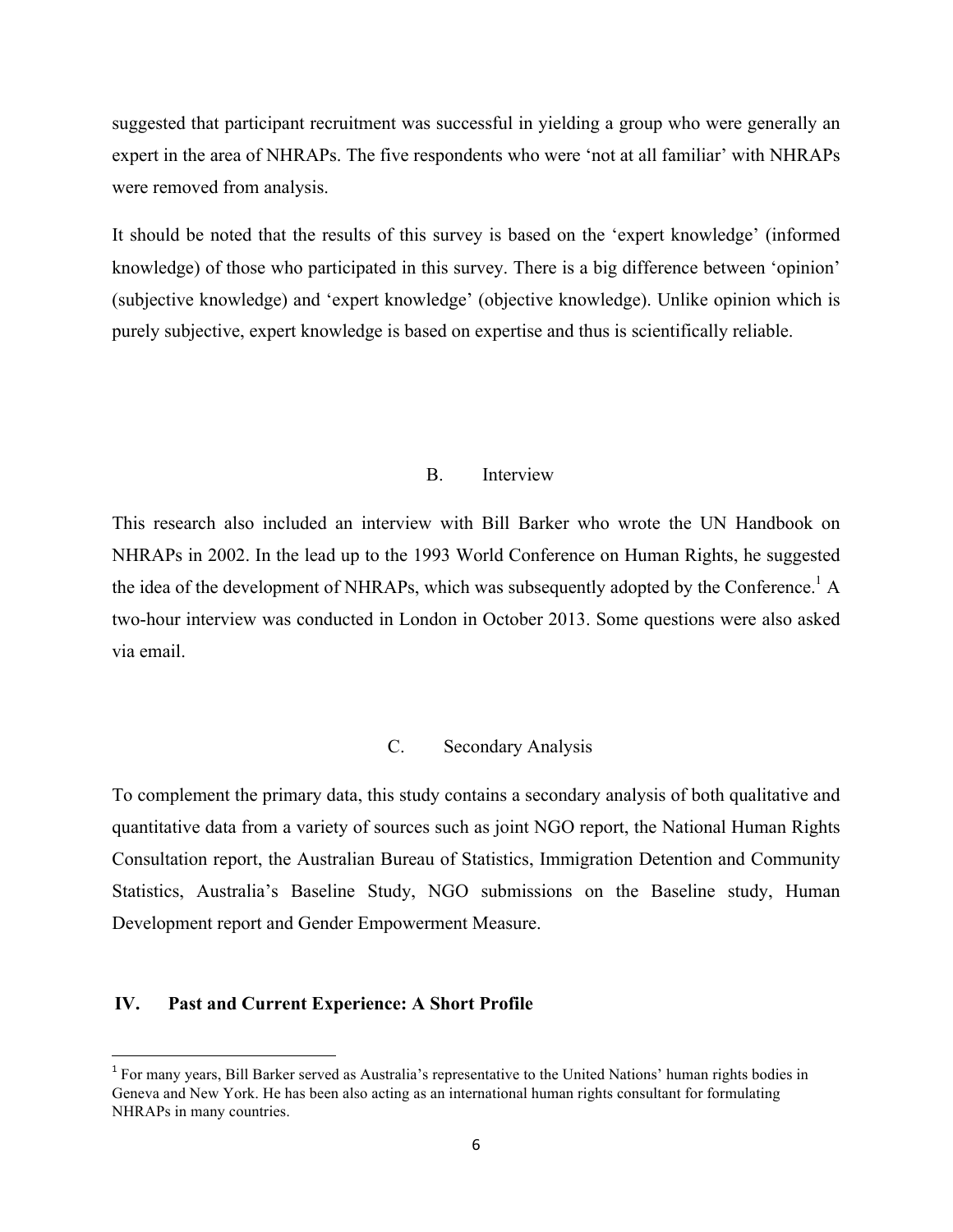#### A. The First Two Plans

The first Australian NHRAP consisted of a 127-page document. It is the very first national action plan for implementing human rights in the world developed as recommended in the Vienna World Conference on Human Rights. The Australian plan was drafted within a tight time-frame of several months so that it could be presented to the Commission on Human Rights at its fiftieth session in 1994. While the plan itself does not indicate how it was prepared, it was developed in late 1993 by an interdepartmental committee of government officials, led by the Department of Foreign Affairs and Trade and the Attorney-General's Department.<sup>26</sup> The plan was made publicly available, although there was no media campaign associated with its launch. In a discussion paper prepared for the Australian Human Rights Commission (AHRC), Bill Barker explains that:

Australia had advanced the concept of national action plans in the context of the World Conference with the idea that it would be implemented by other countries, not by Australia. However it was apparent that, having successfully pushed for endorsement, Australia had to demonstrate credibility by preparing and adopting its own plan. Given that the next session of the UN's Commission on Human Rights was to take place in February 1994, this became a target date. Australia's 'National Action Plan' was duly launched in January 1994 and was submitted to the 1994 Session of the Commission on Human Rights.<sup>27</sup>

The plan includes a 'Foreword' by the Acting Prime Minister of Australia, who described the plan as a "clear statement of Australia's commitment to the protection and implementation of human rights at a national level". While the plan itself does not contain any time frame, other Government statements indicated that it was intended to cover the five-year period from 1994 to 1998.<sup>28</sup>

Due primarily to the haste at which this plan was developed, it had very little impact, if any, on promoting and protecting human rights in Australia.<sup>29</sup> As Bill Barker further argues the main purpose of the plan was to deposit the first NHRAP with the UN Commission on Human Rights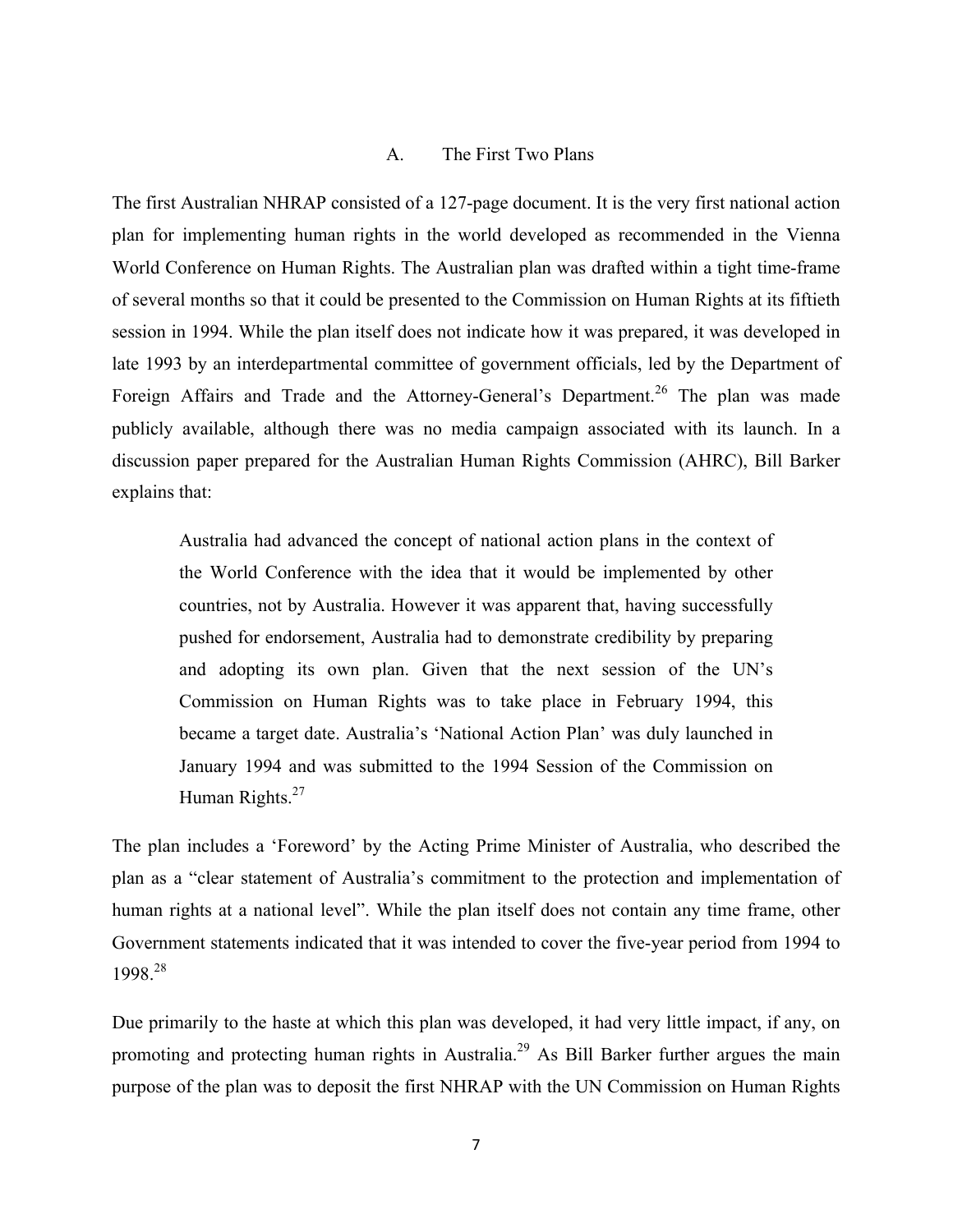by February 1994, rather than to bring about improvements in human rights observance in Australia.<sup>30</sup> He believes that 'while the objective of submitting a national action plan to the United Nations as quickly as possible was a worthy one, the ultimate impact could well have been greater if Australia had taken an extra year to work on the plan, to conceptualise it effectively, to consult widely and to ensure that it was better established on human rights principles and managerial structures. It would certainly have had a greater impact within Australia itself.' <sup>31</sup> As the first Australia's NHRAP was more a symbolic plan than an effective one, the following parts of this paper shall more focus on the second and third Australia's NHRAPs.

The second Australia's NHRAP was developed in 2004. This plan was formulated in a 115-page document. It consisted of two parts and two Annexures; the parts include 'Overview' and 'Human Rights in Australia' and the Annexures contain 'The protection of human rights in Australia' and 'International Human Rights treaties to which Australia is a party'. There seems to be an uncertainty about the purpose behind the 2004 plan though. Even the title was changed from '*Australia's National Action Plan on Human Rights'* in its draft to '*Australia's National Framework for Human Rights: National Action Plan'* in its final version. As Bill Barker states this change had the twin defects that it blurred the focus on what the document was supposed to be while at the same time making the title unmanageable.<sup>32</sup> The author of the UN handbook on NHRAPs believes that 'it seems likely the main purpose was simply to set out a robust defence of Australia's human rights credentials and not human rights improvements in Australia.<sup>33</sup>

#### B. The Current Plan

In January 2011, Australia appeared before the United Nations Human Rights Council for its inaugural Universal Periodic Review (UPR). In June 2011, Australia made its formal response to the 145 recommendations made by the United Nations Members' States and later that month, the Australian Government committed to incorporating the UPR recommendations into its new NHRAP. More than a year later, in December 2012, Australia released its third NHRAP. This plan is contained in an 87–page document and consists of four general sections including:

1. Protection and promotion of human rights in Australia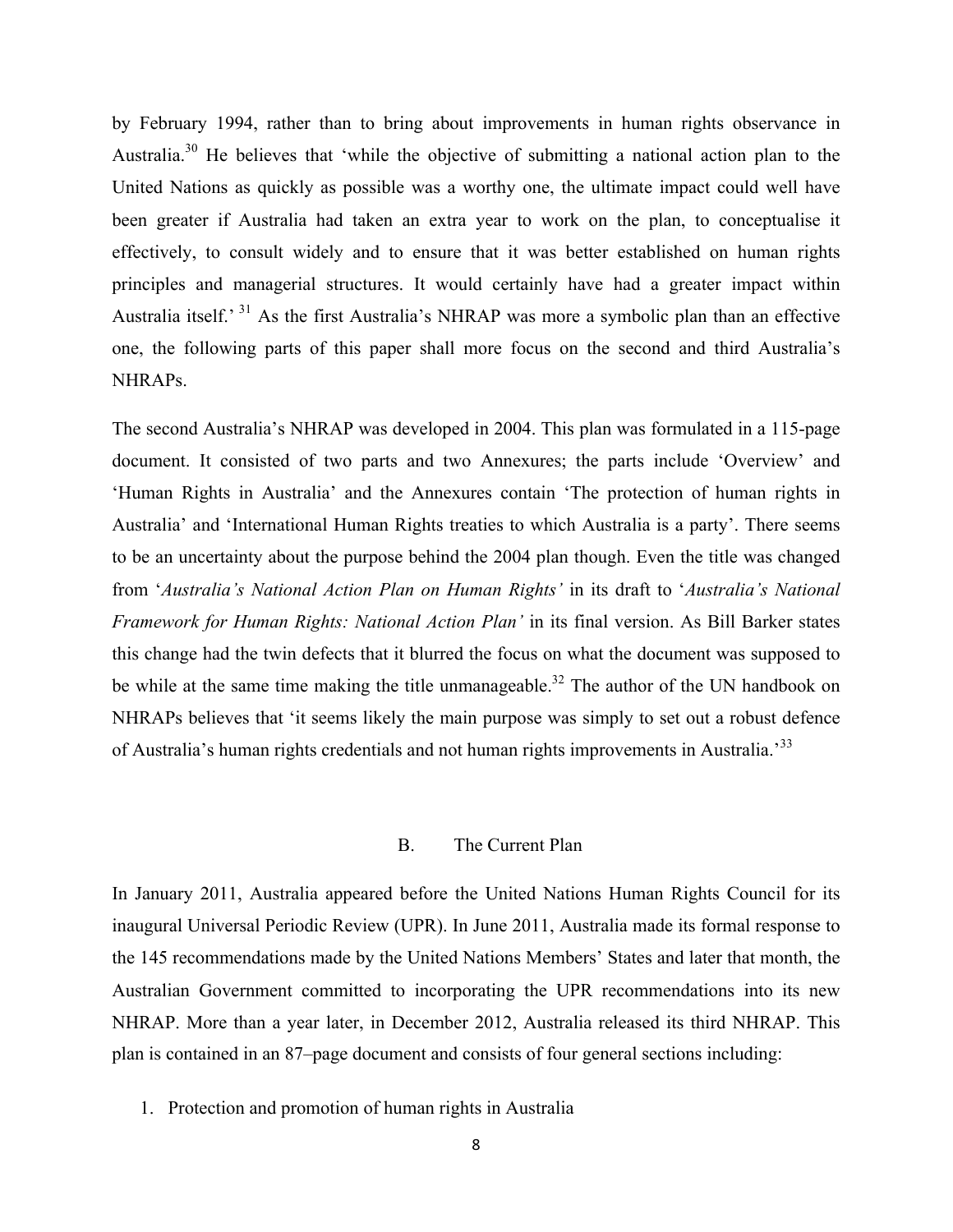- 2. The human rights concerns of the general community
- 3. The human rights experience of specific groups in Australia
- 4. Monitoring

The third section is the longest and most important section encompassing nine sub-sections i.e., (1) Aboriginal and Torres Strait Islander peoples, (2) women, (3) Children and young people, (4) Older People, (5) People at risk of or experiencing homelessness, (6) People with disability, (7) Carers, (8) People in prisons, and (9) Refugees, asylum seekers, migrants and people from culturally and linguistically diverse backgrounds.

Each section is structured through a table consists of four parts, including; (1) 'priority area', (2) 'Action', (3) 'Legal Agency/Jurisdiction', and (4) 'Performance indicators/timeline'. However, only 9 per cent of the 'action' items contain 'performance indicators' and only 35 per cent identify a timeframe for implementation. Overall, it presents a commendable list of 355 actions.

## **V. The Effectiveness of NHRAPs**

Effectiveness of a NHRAP refers to the extent to which these plans improve the realization of human rights in different areas (such as women's rights, children's rights, immigrants' rights) set forth in the plan. To assess the actual effectiveness of a plan requires a lag time that is long enough to ensure that the actual impact can be measured. The approach adopted here with respect to the first two plans stresses the actual (not potential) impact of the plans on realising human rights in Australia as enough time has passed since implementing the plans in practice. Nonetheless, as for the current Australia's NHRAP, the main focus is on the potential (not actual) impact of the plan on realising human rights. This is due to the fact that the actual effects of the current plan which was released in December 2012 and includes some goals for 2018 and beyond, take time to appear.

A. The First Two Plans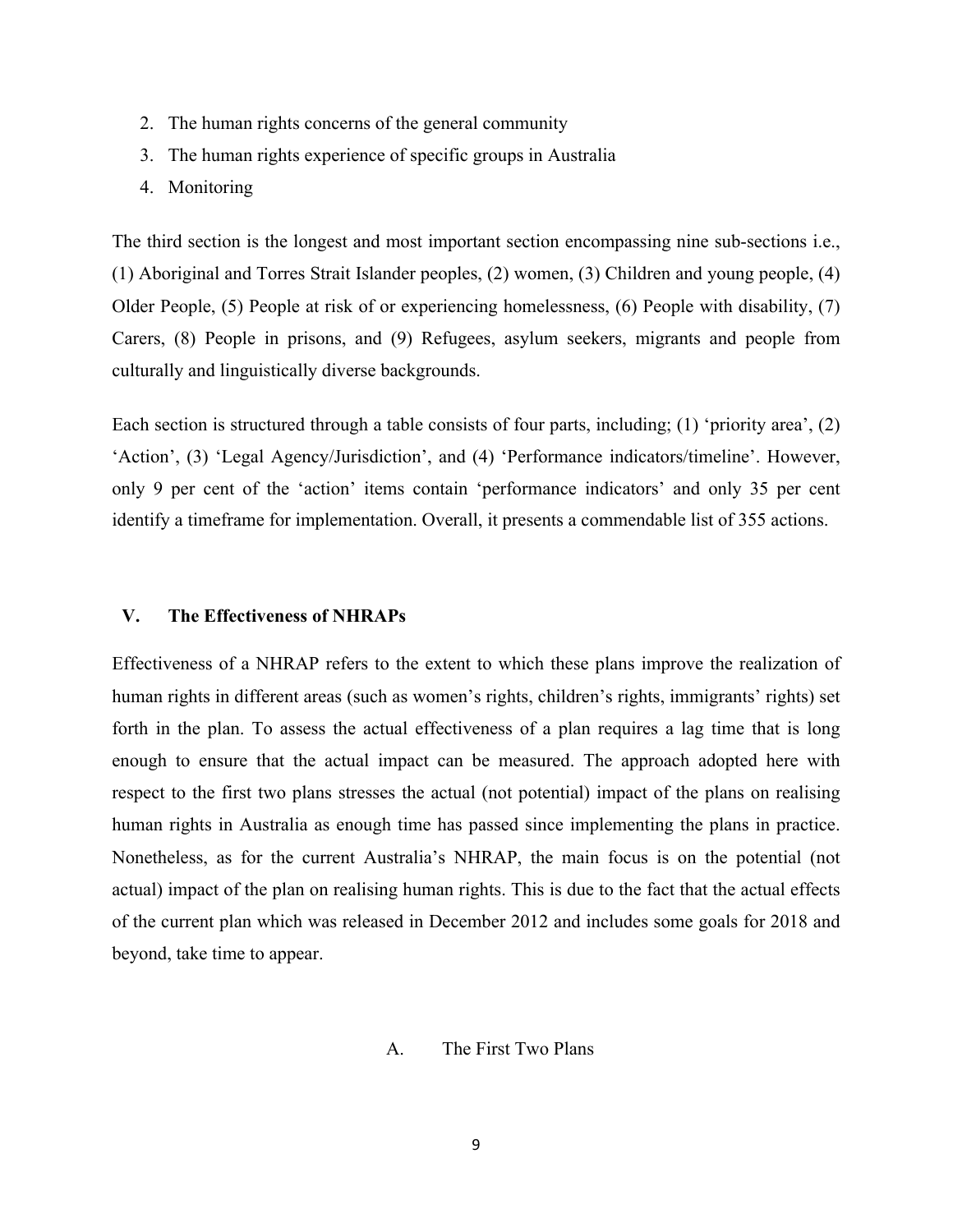Due to the importance of human rights education in implementing human rights, survey respondents were asked about the effectiveness of the first two NHRAPs, especially the 2004 plan, in the promotion of greater awareness of human rights in different areas. The result is presented in the table below.

As table 1 shows, the 'immigration and asylum' constitute the least effective, and 'law enforcement' the most effective area in which the first two plans (especially the 2004 NHRAP) could promote greater awareness of human rights.

Most importantly, one of the key questions in the online survey, conducted in this study, was about the effectiveness of the first two NHRAPs, especially the second NHRAP, in implementing various rights in Australia. The responses indicate that the least effective part of the first plans, especially the 2004 plan, is in the area of immigration and asylum (Table 2). This is because of the fact that *no reference* was made to the rights of refugees and asylum seekers in the main text of the plan. In the "Annexure A" (not the main text), nevertheless, the 2004 plan only sought to justify some existing anti-rights laws and policies in this area. It reiterated that 'under the Act [the Migration Act 1958 (Cth)], immigration detention of all unlawful noncitizens in mainland Australia is mandatory by operation of law'.<sup>34</sup>

It should be noted that the *Migration Act 1958*, supported by the plan, requires all unlawful noncitizens (other than those in excised offshore zones) to be detained, regardless of circumstances, until they are granted a visa or removed from Australia . It provides that a stateless person who has committed no crime, and who has requested removal from Australia and is cooperating with the authorities, may be kept in immigration detention for the rest of their life if unable to be deported or removed. This Act has been strongly criticised by international human rights bodies and NGOs. $35$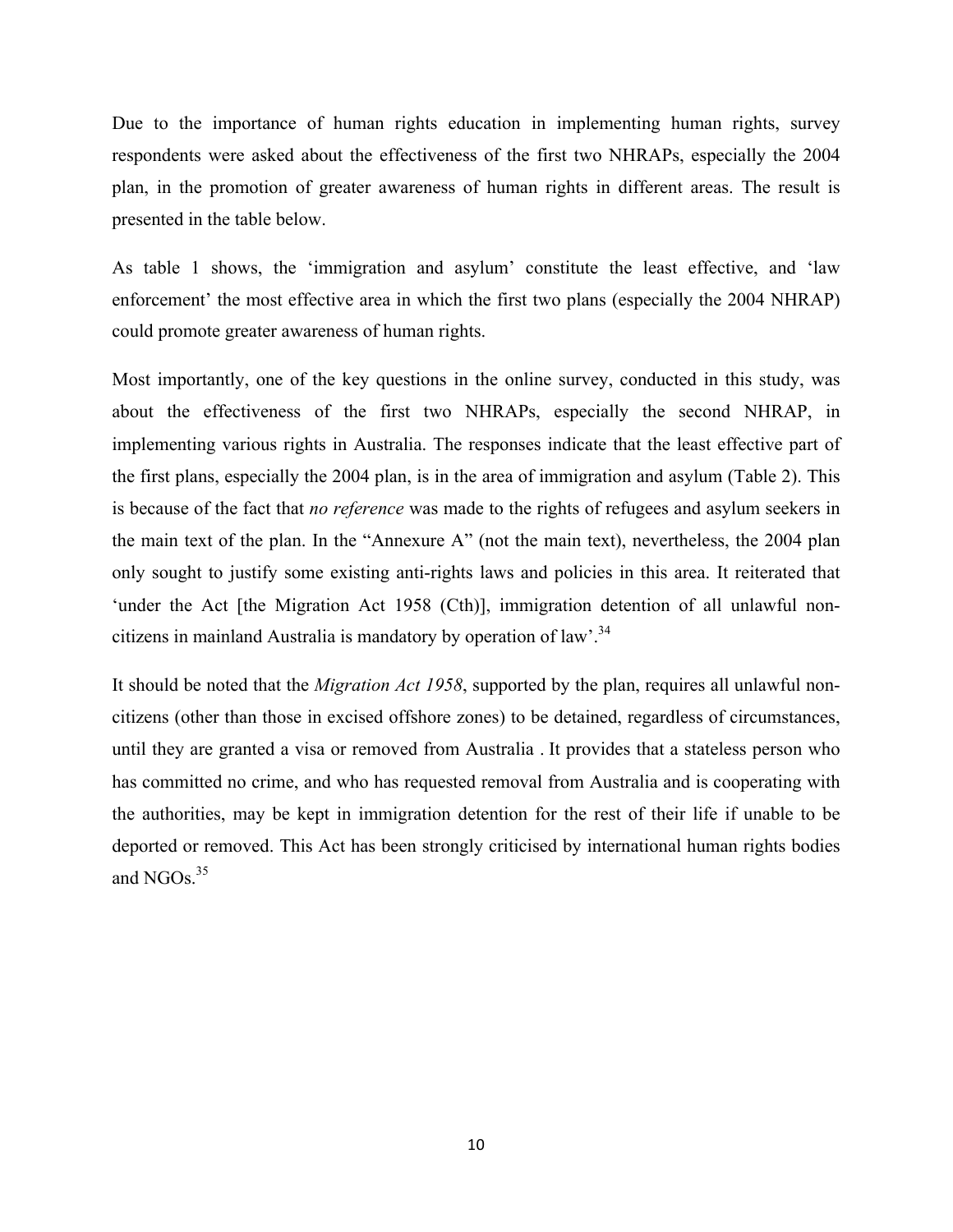|                                            | <b>Extremely</b><br>ineffective | <b>Ineffective</b> | Slightly<br>effective | <b>Effective</b> | <b>Extremely</b><br>effective | Don't<br>know | <b>Responses</b> |
|--------------------------------------------|---------------------------------|--------------------|-----------------------|------------------|-------------------------------|---------------|------------------|
| The general public                         | 21.8%                           | 25.0%              | 49.9%                 | 0.0%             | 0.0%                          | 3.1%          | 32               |
| Law enforcement                            | 13.3%                           | 6.7%               | 63.3%                 | 3.3%             | $0.0\%$                       | 13.3%         | 30               |
| Social work                                | 6.5%                            | 12.9%              | 58.1%                 | 0.0%             | 0.0%                          | 22.6%         | 31               |
| <b>Education</b>                           | 6.5%                            | 25.8%              | 48.4%                 | 3.2%             | 3.2%                          | 12.9%         | 31               |
| Law courts                                 | 9.7%                            | 29.0%              | 45.2%                 | 3.2%             | 0.0%                          | 12.9%         | 31               |
| <b>Administration of</b><br><b>Iustice</b> | 13.3%                           | 23.3%              | 40.0%                 | 3.3%             | 0.0%                          | 20.0%         | 30               |
| <b>Immigration and</b><br>asylum           | 25.0%                           | 18.8%              | 50.0%                 | 0.0%             | 0.0%                          | 6.3%          | 32               |
| Employment                                 | 12.5%                           | 21.9%              | 46.9%                 | 0.0%             | 0.0%                          | 18.8%         | 32               |
| Government/cabinet                         | 6.3%                            | 15.6%              | 50.0%                 | 6.3%             | 0.0%                          | 21.9%         | 32               |
| <b>Health care</b>                         | 6.3%                            | 25.0%              | 43.7%                 | 3.1%             | 0.0%                          | 21.9%         | 32               |
| Average                                    | 12.1%                           | 20.4%              | 49.5%                 | 2.2%             | 0.0%                          | 15.3%         | 32               |

Table 1: Online survey participants' views on the effectiveness of the first two NHRAPs (especially the 2004 plan) in the promotion of greater awareness of human rights in different areas

Most significantly, the mandatory detention of children has constituted a clear breach of the Convention on the Rights of the Child (CRC), which Australia ratified in 1990. Whereas between 1999 and 2003, 2184 children were held in immigration detention (of whom 92 percent were subsequently found to be refugees) and the mandatory detention of asylum seeker children raised perhaps the most fervent criticism of Australia's practices in terms of refugees' rights, markedly this pressing human rights issue was not even mentioned in the plan.<sup>36</sup> As stated in the HREOC report, children in long-term detention in Australia had suffered from:

anxiety, distress, bed-wetting, suicidal ideation and self-destructive behaviour including attempted and actual self-harm. The methods used by children to self-harm have included attempted hanging, slashing, swallowing shampoo or detergents and lip-sewing.<sup>37</sup>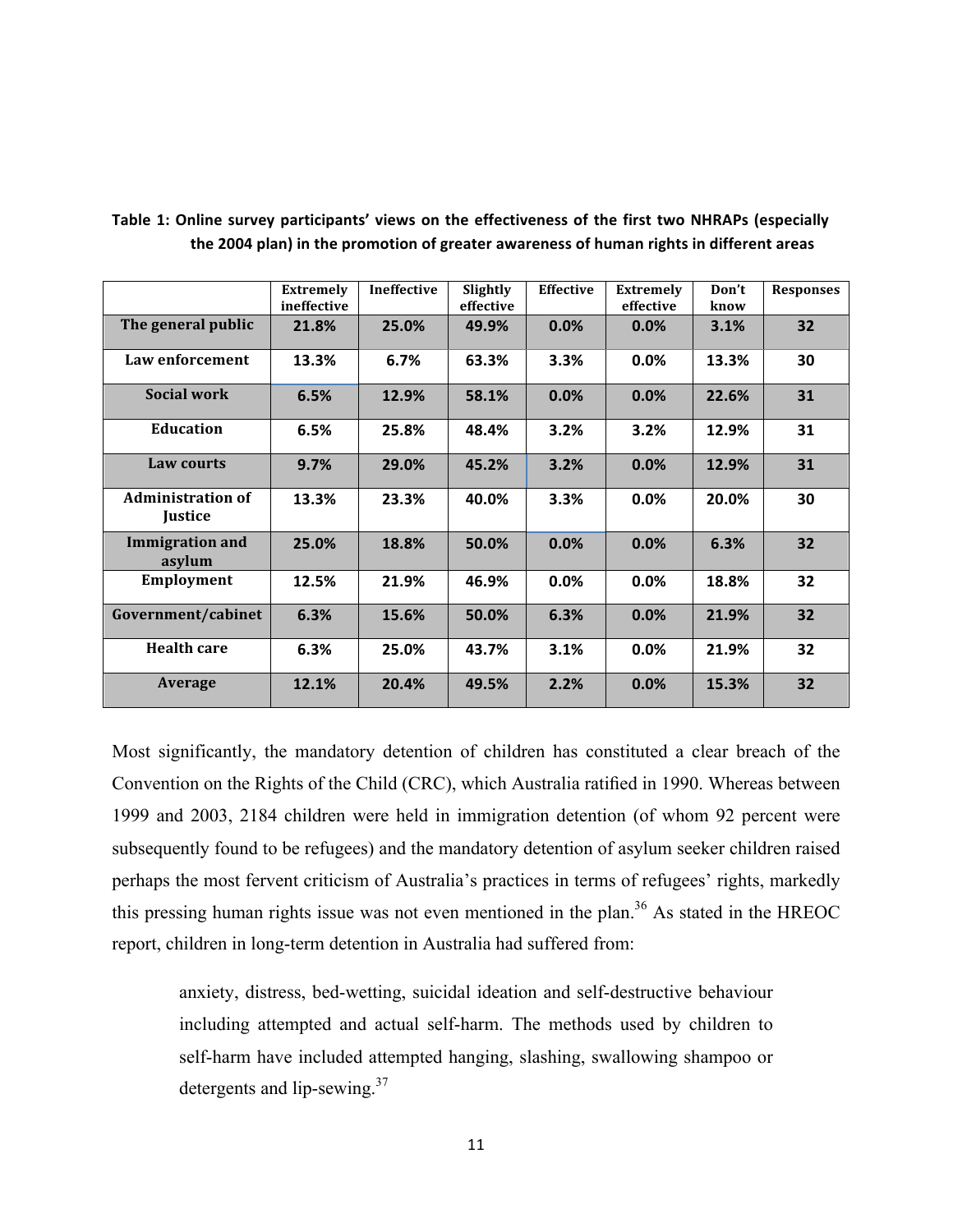The failure to even address the issue, as a serious issue warranting extended discussion and further exploration, is a manifest failure of this plan.

|                                          | <b>Extremely</b><br>ineffective | ineffective | Slightly<br>effective | effective | <b>Extremely</b><br>effective | Don't<br>know | responses |
|------------------------------------------|---------------------------------|-------------|-----------------------|-----------|-------------------------------|---------------|-----------|
| children's<br>rights                     | $0.0\%$                         | 15.6%       | 65.7%                 | $6.3\%$   | $0.0\%$                       | 12.5%         | 32        |
| women's<br>rights                        | $0.0\%$                         | 12.9%       | 67.8%                 | 6.5%      | $0.0\%$                       | 12.9%         | 31        |
| immigrant's<br>rights                    | $9.4\%$                         | 31.3%       | 46.9%                 | $0.0\%$   | $0.0\%$                       | 12.5%         | 32        |
| refugees and<br>asylum<br>seekers rights | 34.4%                           | 31.3%       | 25.1%                 | $0.0\%$   | $0.0\%$                       | $9.4\%$       | 32        |
| older<br>people's<br>rights              | 3.1%                            | 18.8%       | 65.7%                 | $0.0\%$   | $0.0\%$                       | 12.5%         | 32        |
| persons with<br>disabilities'<br>rights  | 3.1%                            | 15.6%       | 65.7%                 | 6.3%      | $0.0\%$                       | 9.4%          | 32        |
| ethnic<br>minorities<br>rights           | 12.5%                           | 25.0%       | 43.8%                 | $0.0\%$   | $0.0\%$                       | 18.8%         | 32        |
| indigenous<br>rights                     | 18.8%                           | 34.4%       | 37.5%                 | $0.0\%$   | $0.0\%$                       | 9.4%          | 32        |

Table 2: Online survey participants' views on the effectiveness of the first two NHRAPs (especially the **2004 plan) in implementing human rights**

On the other hand, the survey shows that the most effective part of the 2004 NHRAP is concerned with women's rights (Table 2). This result is further strengthened by 2005 Human Development Report in which Australia was ranked second in the world on the Gender-related Development Index (GDI) which measures inequalities between men and women in terms of living a long and healthy life, being educated and having a decent standard of living.<sup>38</sup> On the Gender Empowerment Measure (GEM), which focuses on women's participation in economic and political life, also, Australia was ranked seventh in 2005.<sup>39</sup>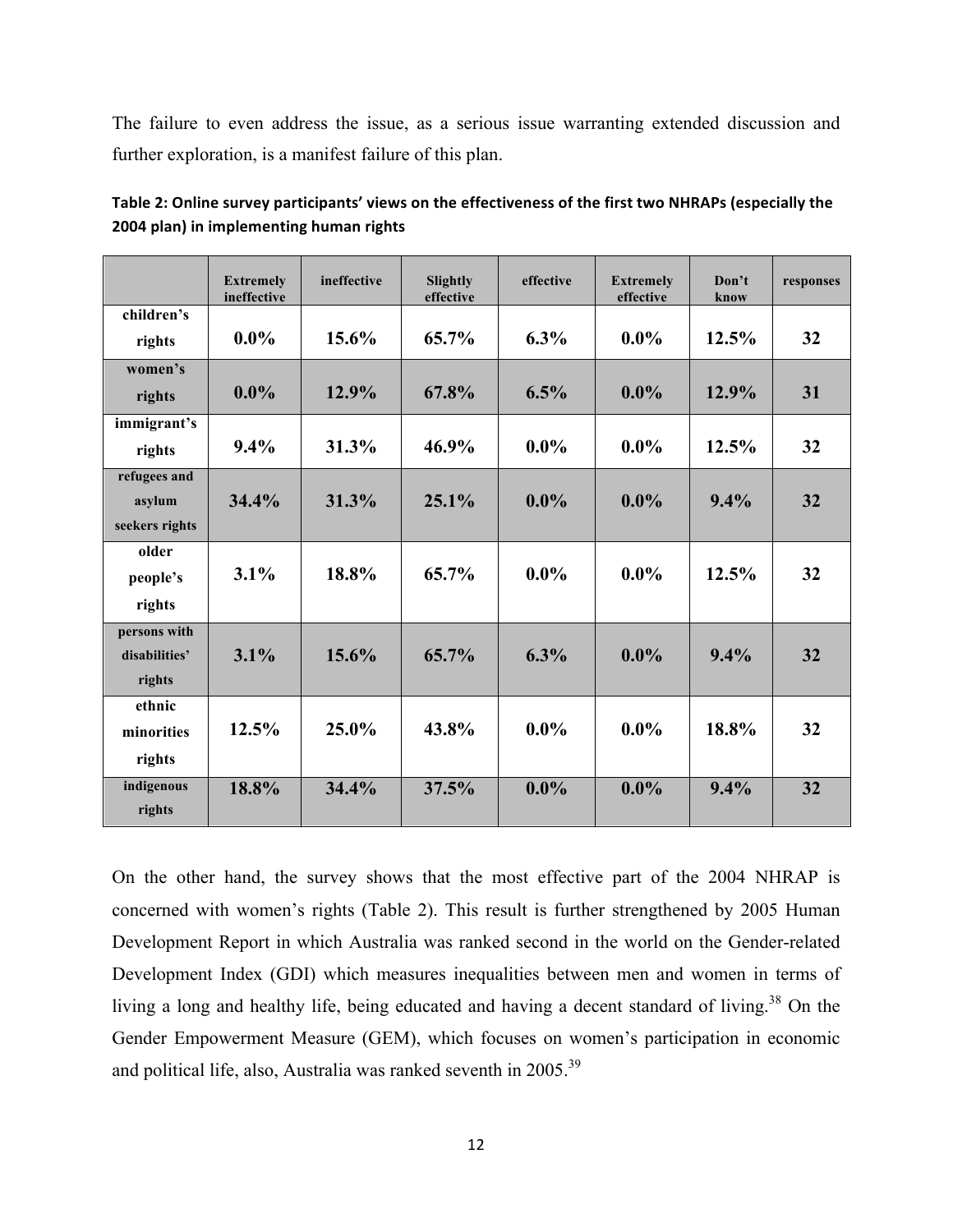The main focus of this part of the plan is on the 'Beijing Plus Five Action Plan'. In 2000, the Commonwealth Office of the Status of Women developed Australia's Beijing Plus Five Action Plan 2001-2005, as a separate rights-specific NHRAP, to take forward various initiatives fitted inside the larger internationally agreed framework. It is of particular importance as it somehow stepped away from the traditional state-centric concept of planning and was not entirely left upon to the state to decide on its form and substance.<sup>40</sup> Instead, it was grounded in an internationally agreed conceptual framework i.e. the 'Plat Form for Action' as an international agenda for women empowerment.

This rights-specific action plan was well-structured. Overall, twelve 'critical areas of concern' were identified through the Implementation of the Beijin Platform for Action at the international level beforehand. These included women and poverty, education and training of women, women and health, violence against women, women and armed conflict, women and the economy, women in power and decision-making, institutional mechanisms for the advancement of women, human rights of women, women and the media, women and the environment, and the girl child.<sup>41</sup>

Each 'critical area' encompassed some 'strategic objectives'. For example, in terms of 'education and training of women', six strategic objectives were identified in advance, including:

- 1. To ensure equal access to education
- 2. To eradicate illiteracy among women
- 3. To improve women's access to vocational training, science and technology, and continuing education.
- 4. To develop non-discriminatory education and training.
- 5. To allocate sufficient resources for and monitor the implementation of educational reforms.
- 6. To promote life-long education and training for girls and women.<sup>42</sup>

Each strategic objective, then, was divided into some sub-objectives. For example, as for the first strategic objective with regard to 'education and training of women' i.e. 'ensure equal access to education', the plan set out ten sub-strategic objectives, including: school education, family and life education in schools, civic education, research, vocational education and training, higher education, financial assistance for students, young women at risk, education and training for unemployed people, and literacy.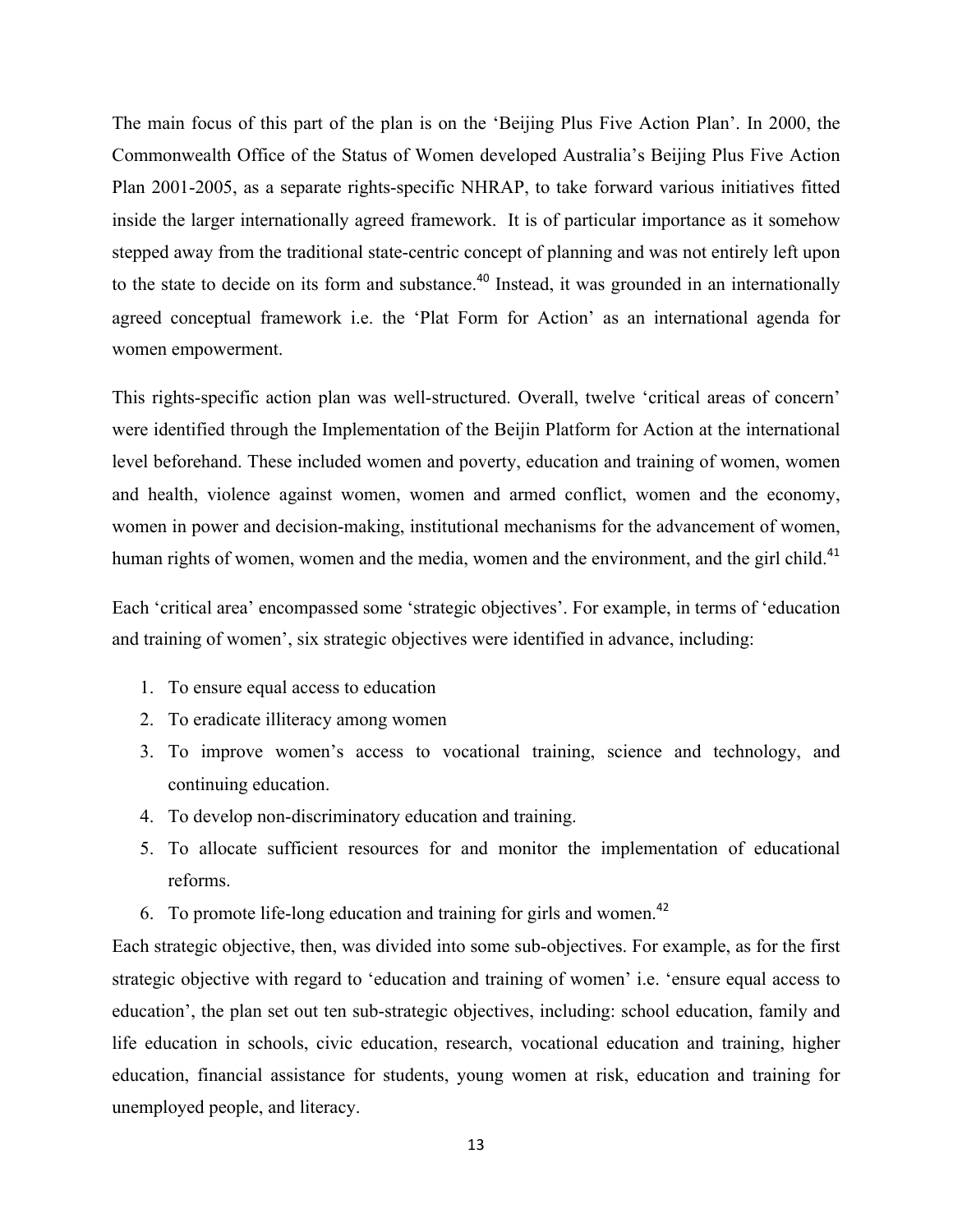Then, as the next subordinate level, 'actions to be taken by governments' were set for each substrategic objective.<sup>43</sup> For example, as for the 'ensure equal access to education', a set of general measures were identified. Each state, for instance, was required to 'advance the goal of equal access to education by taking measures to eliminate discrimination in education at all levels on the basis of gender, race, language, religion, national origin, age or disability, or any other form of discrimination and, as appropriate, consider establishing procedures to address grievances.'<sup>44</sup>

Afterwards, this was government who was called upon to take specific concrete steps in accordance with each country's circumstances and in the line with each strategic objective. As a result, for each sub-strategic objective, one or more new and/or ongoing initiatives were set out by Australian government.

Another important feature of this plan that perhaps had an important impact on its effectiveness was that this action plan was based on a 'social coalitions approach', which refers to coalition with key stakeholders i.e. Commonwealth, State and Territory agencies, women's groups, business sector, the media, community groups and academia.<sup>45</sup>

All this indicates that the Australia's Beijing Plus Five Action Plan 2001-2005 stands somewhere close to the modern understanding of planning. As the statistics show, progress, more or less, can be observed in almost all the 'critical areas'.<sup>46</sup> Between 2002 (before the plan) and 2012 (after the plan), for instance, the proportion of women, aged 20-24 years, with a Year 12 or Certificate III qualification, increased from 80 percent (541,800) to 86 percent (693,200) in Australia.<sup>47</sup> Likewise, the proportion of women, aged 25-64 years, with a vocational or higher education qualification, increased significantly more than men, aged 25-64 years, with a vocational or higher education qualification, with the proportion of women increasing from 50 percent (2.5) million) in 2002 (before the plan) to 65 percent  $(3.8 \text{ million})$  in 2012 (after the plan).<sup>48</sup> In the ten years to 2011, life expectancy at birth, as an internationally recognised indicator of population health, has also improved by 1.8 years for women.<sup>49</sup> Based on current mortality rates, in Australia, a female born in 2010-2011 can expect to live 84.2 years.<sup>50</sup> Likewise, for Australian women the annual average unemployment rate<sup>51</sup> decreased from 6.2 percent in 2002, to 5.3 percent, in  $2012^{52}$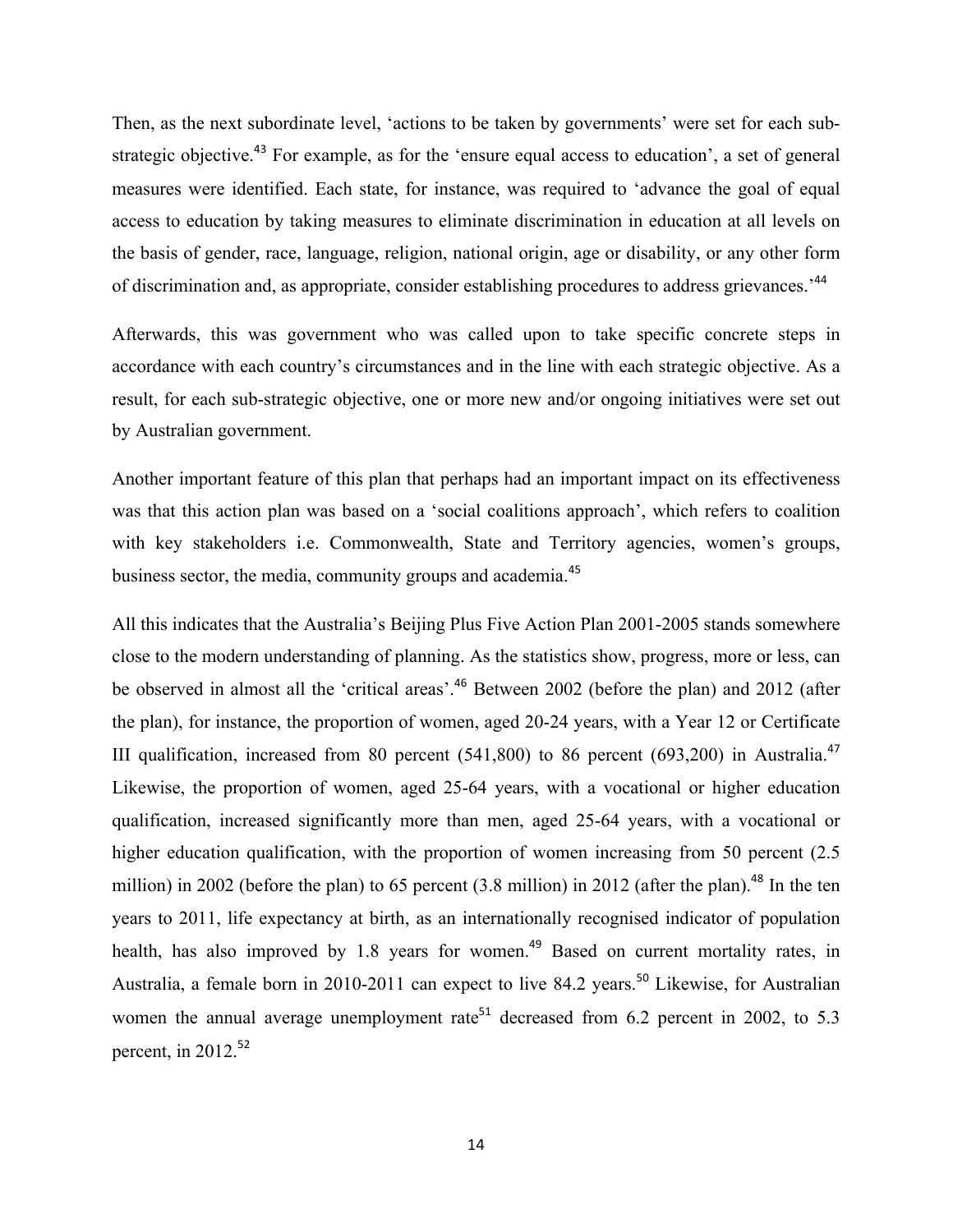Overall, Table 2 illustrates that the first two of Australia's NHRAPs were 'slightly effective' in implementing human rights. Statistically speaking, it is interesting to note that in all types of rights, 'slightly effective' is the modal category- except with respect to refugees and asylum seekers rights, the modal category of which is 'ineffective'.

#### 1. Fundamental Problems

Survey participants, who were experts in the area of NHRAPs, were asked about the most inhibiting factors in implementing Australia's NHRAP. As the results show, the lack of political will (75.8 percent), lack of public awareness (72.70 percent) and lack of legitimacy among people (60.60 percent) are the most important factors in the way of an effective NHRAP in Australia. Apart from these general factors, the low level of effectiveness of these plans is attributable to some significant problems which stem, *inter alia*, from the traditional concept of planning upon which the Australia's NHRAPs are based. At the top of the list, there are six fundamental problems including:

- 1. Top-down state-centric planning
- 2. Lack of a theoretical foundation
- 3. Selectiveness
- 4. Supporting the status quo
- 5. Ideological orientation
- 6. Lack of a firm legal status

*1. Top down state-centric planning:* 50 percent of survey respondents reported that the process of developing the first two NHRAPs in Australia is "top-down" and this is the State that has the strong role in preparing NHRAPs. Only 36.4 percent of participants found it a 'top-down bottom-up' planning and no one marked it as a 'bottom up' planning. Also, there was a clear consensus among the respondents (100 percent) that "Government" has primary responsibility for preparing NHRAPs and that there was "little or no responsibility" for "the public" (57 percent of respondents).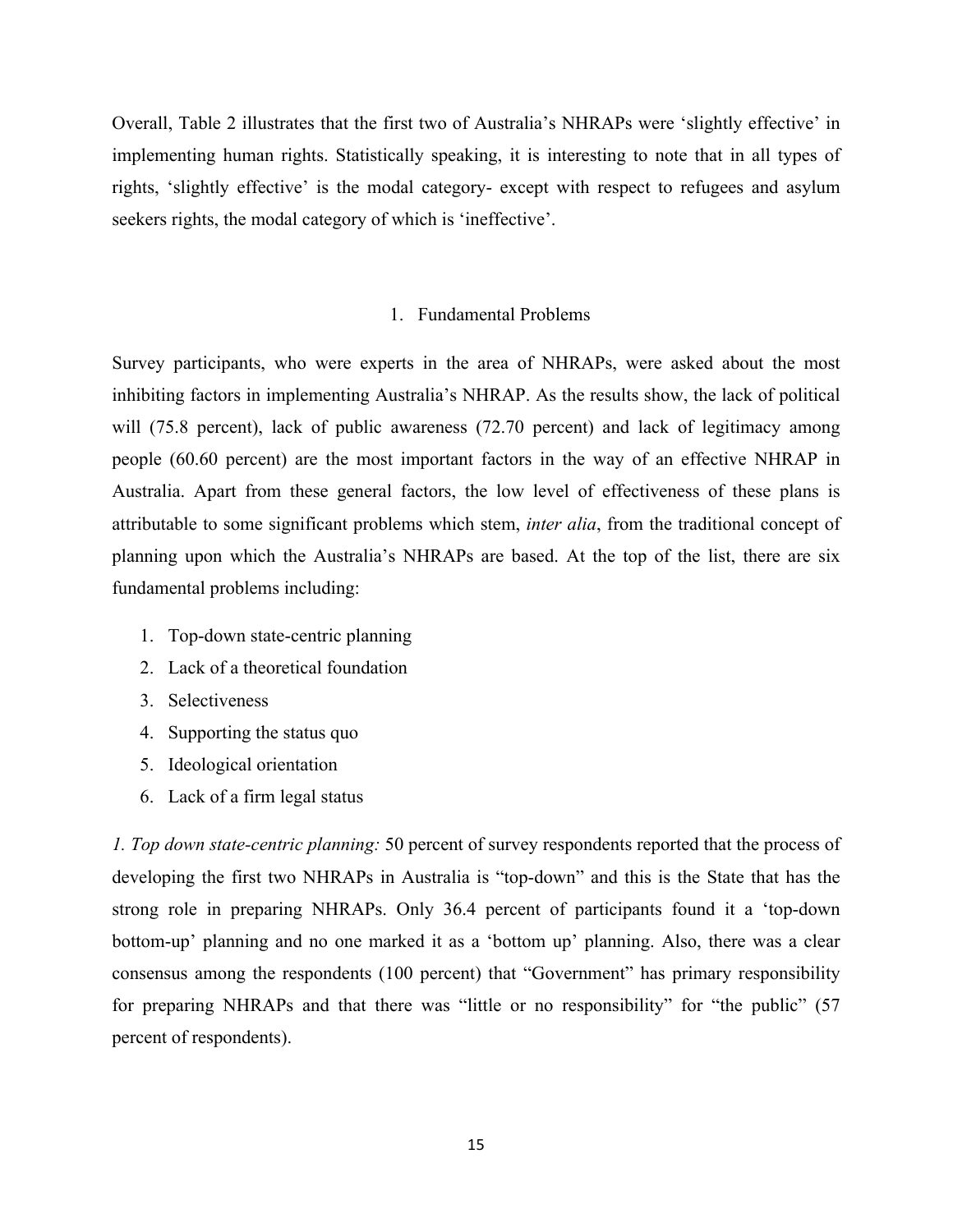More specifically, the first NHRAP (1993-1994) was prepared nearly without any consultation with members of civil society, the public and even States or Territories or Federal Parliament. There was likewise no attempt to compile a baseline study or other status report for this plan.<sup>53</sup> There was also no opportunity for input by the general public.<sup>54</sup> Being top-down state- centric is a clear element of the traditional model of planning.

Similarly, the second NHRAP (2004) was prepared following very little consultation, with only select non-government organizations being invited to comment in very short time frames.<sup>55</sup> In fact, the membership of the steering committee was controlled and staffed by the government without any non-government representatives such as NGO peak bodies,  $56$  other expert NGOs, representatives of vulnerable groups, trade unions, human rights educators and other community.57 As Bill Barker explains:

Despite numerous requests from the NGO community for consultation, officials from the Department of Foreign Affairs and Trade and the Attorney-General's Department persisted in stating that the plan was not yet ready for discussion outside government. Finally, in June 2004, a close-to-final draft was distributed in a single hard copy to each of those NGOs that were in a consultative relationship with either the Department of Foreign Affairs and Trade or the Attorney-General's Department. NGOs were given three weeks to provide comment on a 98-page text. By this stage, interest among NGOs in the process had largely dissipated but those who responded were generally strongly critical, both of the process and the product.<sup>58</sup>

Survey participants were likewise asked about the effectiveness of the 2004 NHRAP in the promotion of coordination of human rights activity among government agencies and NGOs. As the result indicates 6.1 percent of respondents believed that it was 'extremely ineffective' and 24.2 percent felt that it was 'ineffective'. On the other hand, 48.4 percent of survey participants found it 'slightly effective' but no one believed that it was either 'effective' or 'extremely effective'. Of respondents, 21.2 percent of respondents were also 'not sure'.

As all the evidence indicate, there is no question that the first two NHRAPs were based on the traditional understanding of planning and thus only reflected the 'government's approach' to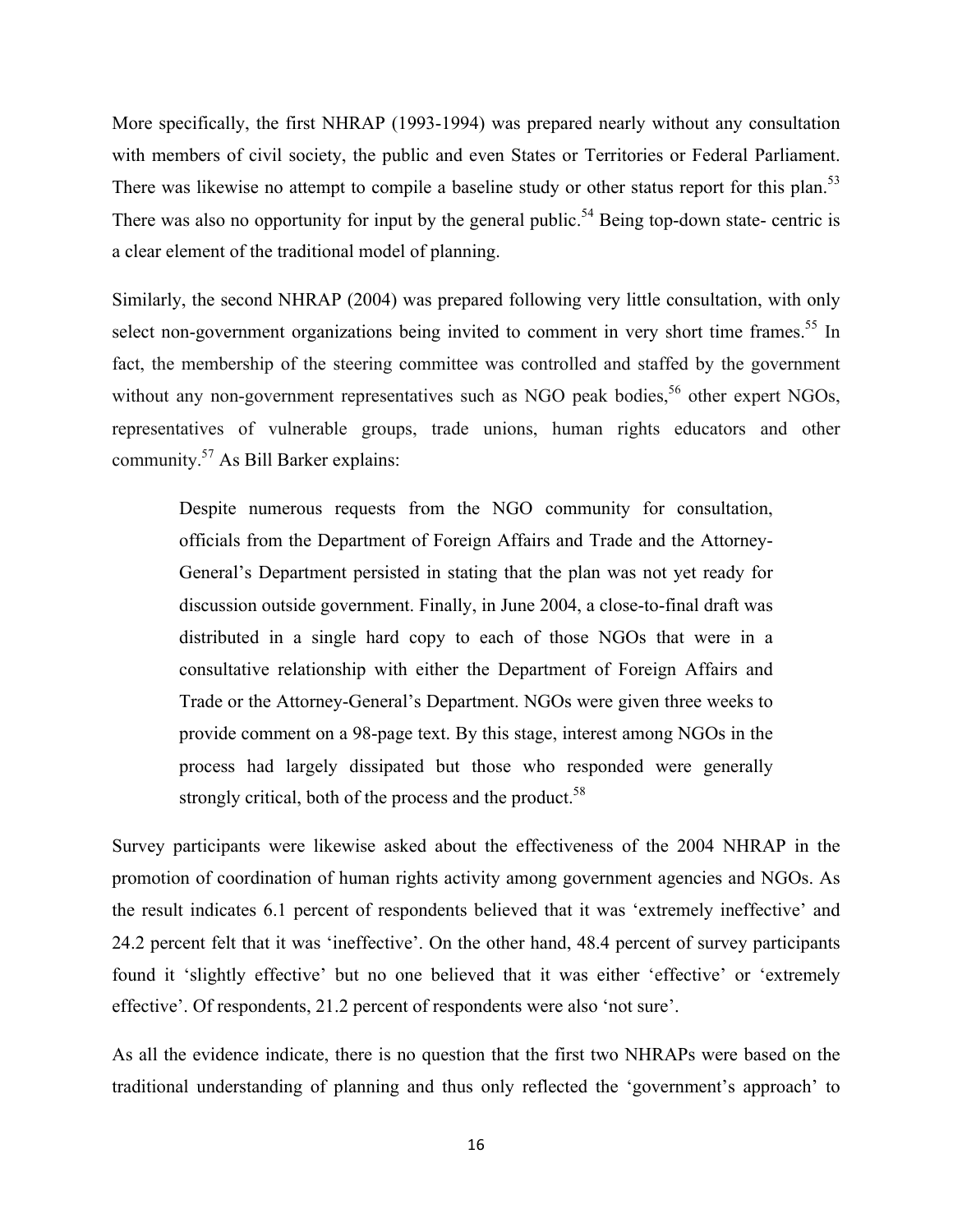improving human rights in Australia. As the second NHRAP (2004) declares 'this Framework for Human Rights - National Action Plan sets out the Australian Government's approach to improving the awareness and enjoyment of human rights in Australia...<sup>59</sup>

*2. Lack of a theoretical foundation:* Apart from the low level of NGOs participation in preparing and implementing and evaluating NHRAPs, being theoretically groundless, as another characteristic of the traditional understanding of planning can be seen in the Australia's NHRAPs. This point was also confirmed by the online survey. Survey respondents were asked whether there is any particular theoretical base (such as a human rights-based approach to development) for developing NHRAPs in Australia. 71.8 percent of respondents either 'did not know' or believed that there was no theoretical base for developing NHRAPs in Australia. Only 28.1 percent of respondents thought that there was a particular theoretical ground for NHRAPs in Australia. This group of respondents, however, could not specify any particular theory on which the plans were based. The 'failure to conceptualise the plan' on an internationally accepted theoretical ground is an important reason for the NHRAP's ineffectiveness in implementing human rights as set forth in international human rights instruments. The traditional model of planning simply gives way for delinquent states to replace international human rights standards with their own political ideology. That is why Chris Hartley argues that the 2004 NHRAP 'did not reflect a commitment by the Federal Government to uphold and promote Australia's international human rights obligations.<sup>60</sup>

*3. Selectiveness:* The 2004 NHRAP has been also criticised of being 'selective'. As Chris Hartley states, this plan has failed to respond to a number of human rights concerns in Australia and thus some human rights problems are simply ignored.<sup>61</sup> The protection of asylum seekers rights is an example. Given consistent criticism of the government's record on the rights of asylum seekers and refugees and its often fractious relationship with United Nations human rights bodies it is regarded by several commentators as extraordinary that the 2004 NHRAP does not even reflect this human rights issue in its main text. As Bill Barker states the plan's selfsatisfied rhetoric and its failure to deal with many important human rights issues seem to be main reasons behind its ineffectiveness in certain areas.<sup>62</sup> Being selectiveness is another feature of the traditional understanding of planning which is a state-centric model.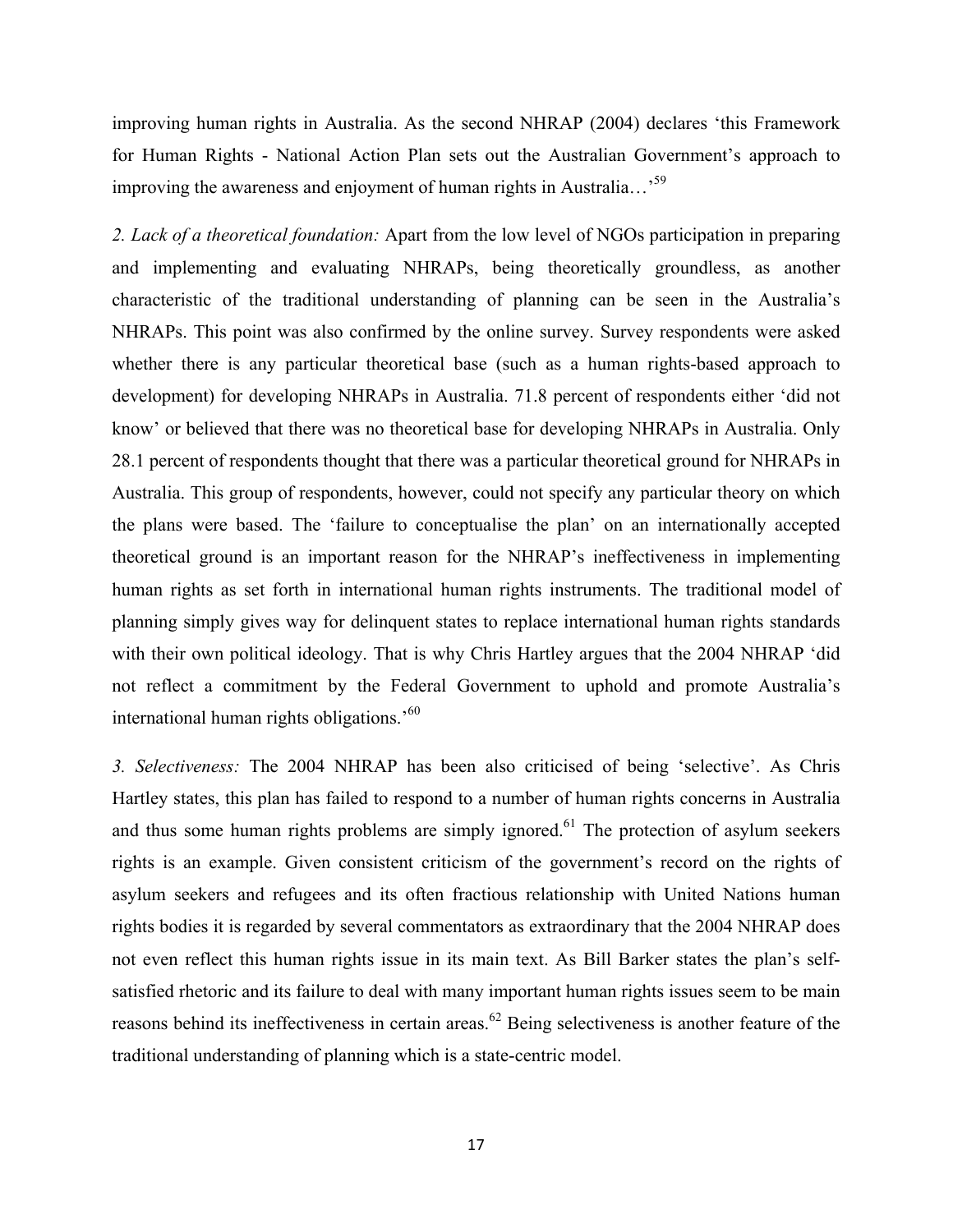*4. Supporting the status quo:* Supporting the status quo is a main feature of the traditional model of planning which can be clearly found in the case of Australia. Surprisingly, there is no acknowledgement in the 1994 plan that human rights violations occur in Australia.<sup>63</sup> This is also true of the 2004 NHRAP. As remarked before, the 2004 plan consists of two main parts: 'overview' and 'Human Rights in Australia'. Instead of probing human rights issues in Australia, Part 1 was merely focused on reviewing the international human rights system and supporting the status quo in Australia. Under the "Australia's robust system of human rights protections" subtitle, for instance, it declared that:

Australia's existing system for protecting human rights is comprehensive, with requirements essential to such protections established and supported by successive governments. The Australian Government recognises that, at a fundamental level, the promotion and protection of human rights is best achieved through strong and robust democratic institutions such as an independent judiciary, responsible and accountable government, the rule of law, well-resourced and respected opposition parties, and a free media.<sup>64</sup>

Similarly, in its Part 2 which is the last part before Annexures, rather than addressing the most pressing issues affecting human rights in Australia, the 2004 action plan, either reviewed some existing human rights policies or sought to justify some current laws and policies which are not necessarily compatible with international human rights standards such as the Shared Responsibility Agreements.

*5. Ideological Orientation:* Another critical weakness in Australia's NHRAP is that it is coloured by the ideology of the party in power. This is likewise a result of the traditional understanding of planning which is top down state-centric. For example, the 'Shared Responsibility Agreements' (SRA) upon which the 'indigenous rights' part of the 2004 plan is based, is clearly based on the Howard's conservative government's general move away from a rights-based agenda in Aboriginal and Torres Strait Islander affairs to one based on 'practical reconciliation' or obligation-based approach.65 As UN special Rapporteur states: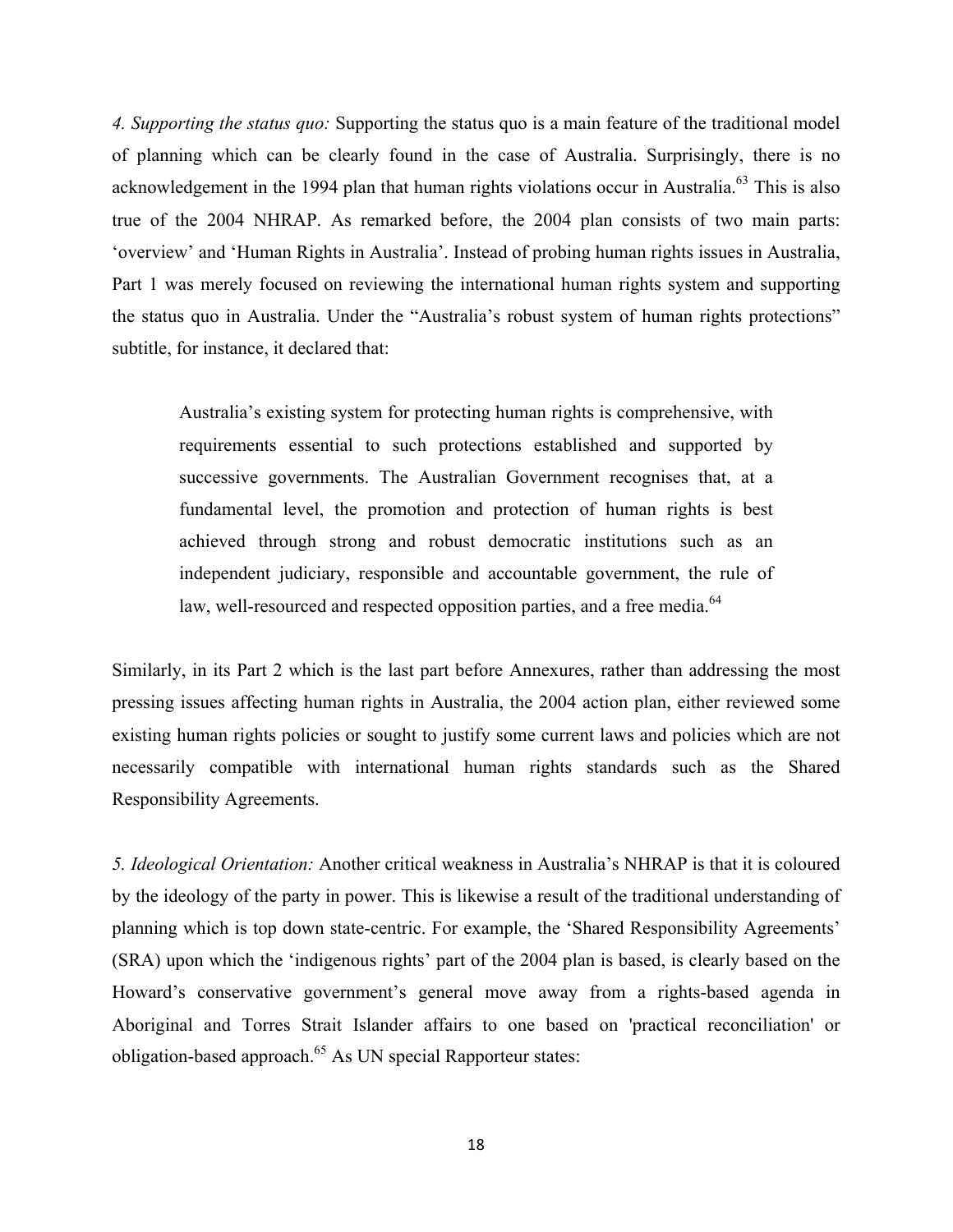The Liberal Party of Prime Minister John Howard came to power in 1996 on the basis of a programme under which the Aboriginal question would be given secondary importance and drastic measures in relation to immigration and asylum-seekers would be proposed.<sup>66</sup>

As Bill Barker puts it, a NHRAP should not be structured so that it is seen as reflecting the policies of one political party.<sup>67</sup> He further argues that given the universality of human rights a NHRAP should not reflect the policies of one political party and should be able to survive a change of government.<sup>68</sup>

To avoid building NHRAPs castles on ideological quicksand requires an internationally agreed theory upon which these plans can be based. The modern concept of planning will let international human rights law establish an internationally agreed theory such as the human rights-based approach to development, to guide the process and content of NHRAPs.<sup>69</sup>

6. *Lack of a firm legal status:* As Bill Barker explained in the interview, conducted in this research, the first two Australian NHRAPs only had the status of a government policy - i.e. no legal status as such.<sup>70</sup> 51.5 percent of online survey respondents, who are experts on NHRAPs, believed that the lack of a firm legal status is an inhibiting factor in the effectiveness of Australia's NHRAPs. Although lack of a firm legal status is not a direct outcome of traditional planning, such problems are more likely to be found within a state-centric non-participatory framework of planning.

## 2. Subordinate Problems

In addition to these fundamental problems, at the next subordinate level, four additional problems can be observed in the 2004 NHRAP, including:

- 1. Lack of a Baseline study
- 2. Lack of clear target and timeframe
- 3. Lack of new initiatives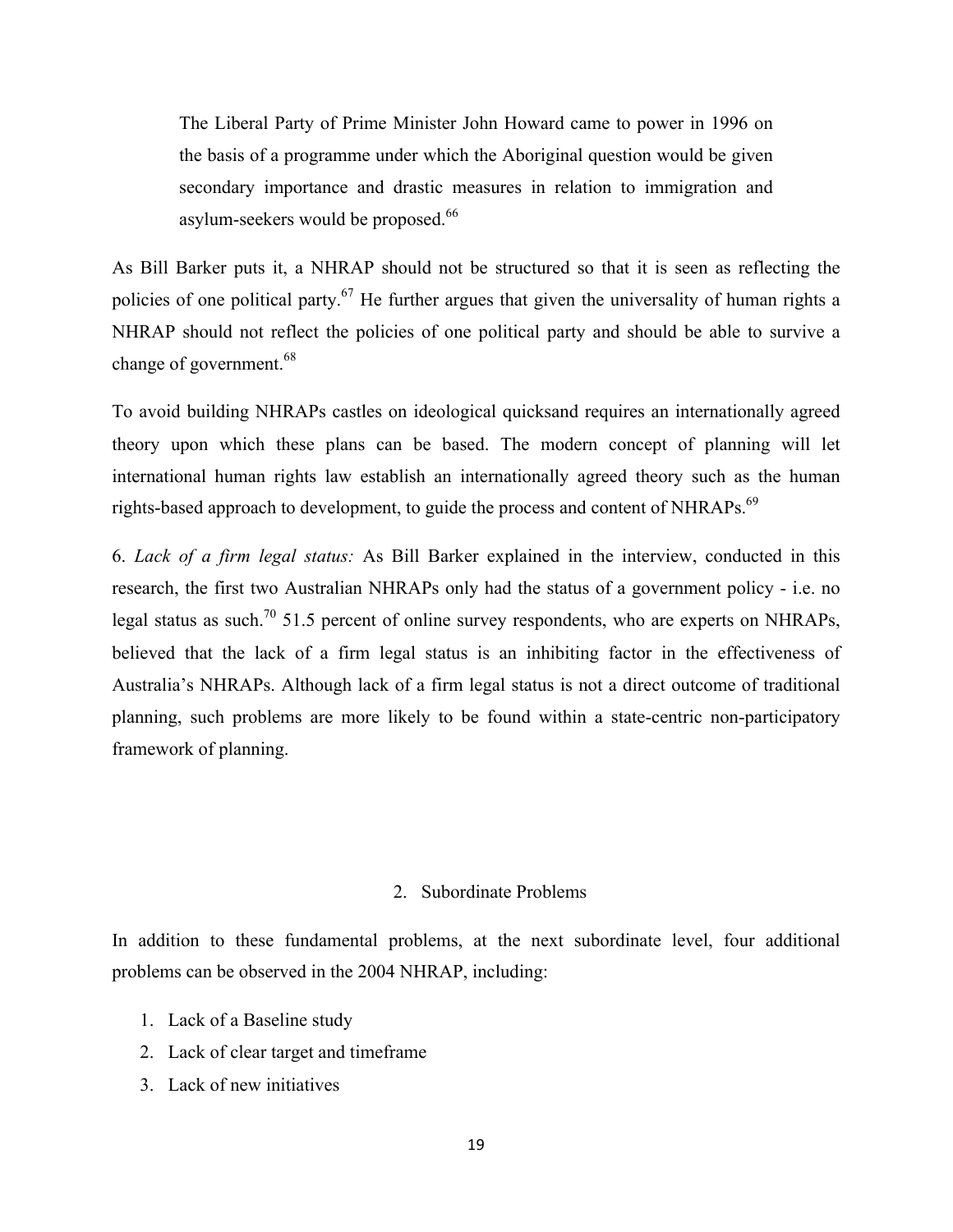#### 4. Lack of monitoring and evaluation mechanisms

*1. Lack of a Baseline Study:* The development of the second NHRAP (as with the first one) was not informed by any Baseline Study and did not include a review of the first plan.<sup>71</sup> This is a result of the traditional planning. To develop a baseline study requires 'criteria', that is, the diagnosis of the current problems depends on an image of the desired state which acts as a point of reference.<sup>72</sup> This image comes from a firm theoretical framework upon which planning is based. However, the traditional model of planning is theoretically baseless.

*2. Lack of clear target and timeframe*: Australia's NHRAPs have been criticised as they did not incorporate any clear target and timeframe. It goes without saying that when targets and time frames are clearly included, it can contribute to the effectiveness of the plan. Given the fact that targets are primarily set out on the basis of a theoretical framework upon which planning is based, this problem can be seen as another outcome of traditional planning which is theoretically baseless.

*3. Lack of new initiative:* The absence of specific proposals for future action is another objection of these plans which stems from the traditional model of planning upon which the plans are grounded. This problem is closely tied to the problem of supporting the status quo as a major feature of traditional planning. Strikingly, the first plan failed to include any new initiatives that were not already part of existing policies. Likewise, there is nearly no new initiative in the 2004 plan to improve human rights situation in Australia. This is to the extent that the Human Rights Law Resource Centre goes on to state that:

At no point did the 2004 action plan set out any proposals for change. An action plan of this nature serves merely to serve as a cover for human rights failures and undermines the very purpose and aim of an action plan that is conceived and executed in good faith.<sup>73</sup>

In this regard, Chris Hartley argues that while the 2004 action plan emphasised Australia's commitment to human rights and international law, it failed to include any active measures that would lead to a greater realisation of rights.<sup>74</sup> In the same vein, Bill Barker explains that 'the plan focuses heavily on describing existing programs. To the extent that it provides for future action, it usually refers to ongoing programs that do not owe their existence to the plan.<sup>75</sup>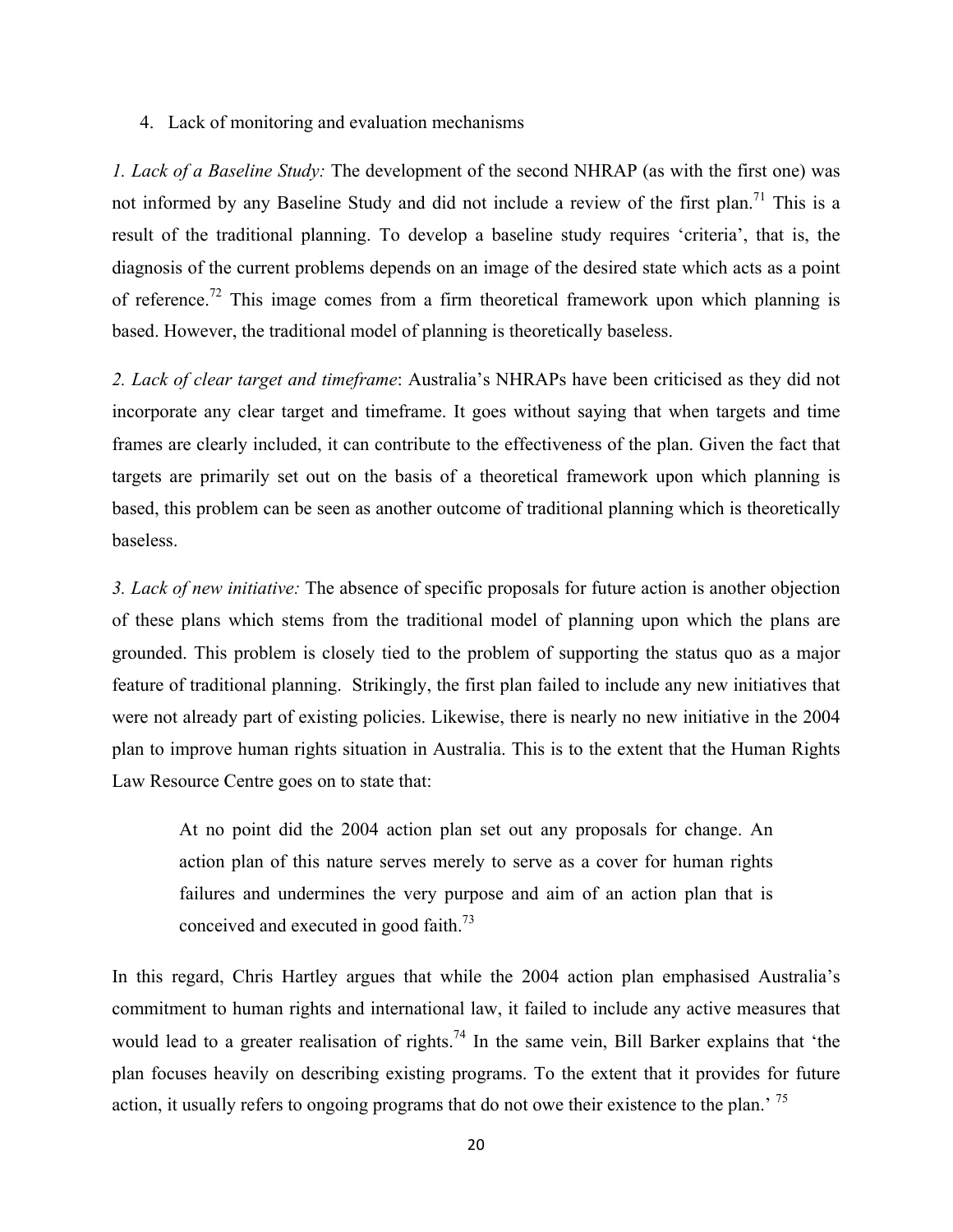*4. Lack of monitoring and evaluation mechanisms:* No mechanism could be found for monitoring and evaluation of the first two NHRAPs. In this regard, online survey participants were asked whether there is any specific mechanism for monitoring (i.e. assessing ongoing plan processes) NHRAPs in Australia? The majority of respondents (74.2 percent) answered "no" or "not sure". Only 8 (out of 33) respondents said "yes", though they could not specify any. They were also asked about evaluation mechanisms for assessing the plan as a whole and the results achieved. Again, the majority of respondents (84.4 percent) said "no" or "not sure". It was merely 5 respondents (15.6 percent) who thought there was an evaluating mechanism for Australia's NHRAP. Of this number, two respondents believed that Attorney General will review the result achieved.

Lack of monitoring and evaluation mechanisms is another outcome of the traditional concept of planning which is theory neutral. To develop different mechanisms for monitoring and evaluating any plans, including NHRAPs, requires criteria which stem from a theory which is absent in traditional planning. Alexander notes that 'for normative activities like planning, theory is not only important for developing but also necessary for evaluation.<sup>''</sup>

## B. Australia's Current NHRAP

The online survey respondents were asked that 'how effective will the implementation of the new NHRAP (2012) be in realising different types of rights?' Among various rights, respondents marked women's rights and children's rights as the most effective parts of the plan (Table 3). It is worth noting that the women's rights part of the 2012 NHRAP mostly refers to another rightsspecific NHRAP, known as the '*National Plan to Reduce Violence against Women and their Children 2010-22' (NPRVWC).* This is also true of the children's rights part of the plan which is mainly based on another rights-specific NHRAP, entitled 'National Framework for Protecting Australia's Children' (NFPAC). It is striking that these two rights-specific action plans stand close to the modern model of planning and are based on four main features: First, these plans are evidence-based. Second, unlike most of the existing NHRAPs, these plans, in particular the NFPAC, are grounded in a 'theoretical model'- a considerable feature of the NFPAC is that it promotes a 'public health model' approach to child protection. As Daryl Higgins puts it, one of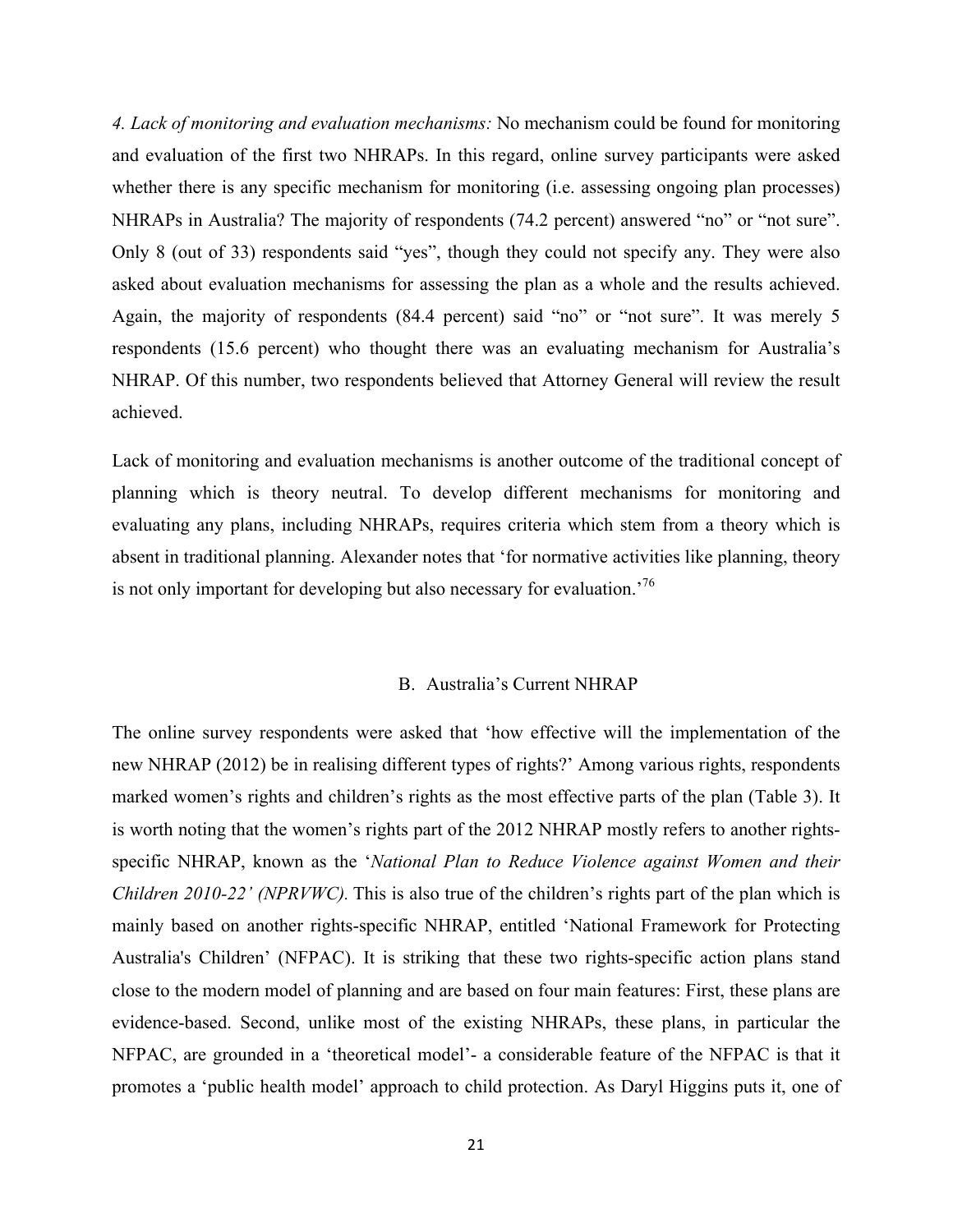the most important characteristics of the NFPAC is 'the shift to seeing—or at least explicitly recognising—the protection of children as a public health issue; one that goes well beyond statutory systems.<sup>77</sup> Third, Australia in relation to women's rights and children's rights has adopted an 'integrated governance approach'78. According to the Progress Report to the Council of Australian Governments (2010-2012), the integrated governance approach as a new way of engagement leverages the valuable experiences and expertise of different groups. This approach cuts across government boundaries and moves away from the traditional 'single agency' approach and includes the non-government sectors in order to plan and implement actions. Australia's current NHRAP in the areas of women and children has included an unprecedented level of collaboration between Australian, State and Territory governments and non-government organisations. Within this approach in the experience of Australia, different groups serve different purposes. Some perform a high-level oversight role in tracking the progress of the plan and change its direction if necessary. Others are directly involved in the day-to-day management of certain actions. Some also focus on engaging with external groups. On the top of this, key stakeholders are kept involved through ongoing consultation. Fourth, these two plans are based on vast knowledge of experts from 'top down' and detailed local wisdom of communities from 'bottom up'.

On the contrary, the least effective parts of the 2012 NHRAP are concerned with the refugees and asylum seekers rights and indigenous rights respectively (Table 2). These parts of the plan are based on the very nature of the traditional model of planning. For instance, while treaty bodies and the Human Rights Council in the context of the UPR have called for an end to mandatory detention in Australia,<sup>79</sup> the Government in its current NHRAP, as with the first two plans, explicitly supports 'mandatory detention' and declares that: 'the Australian Government believes mandatory detention is an essential component of strong border control.<sup>80</sup>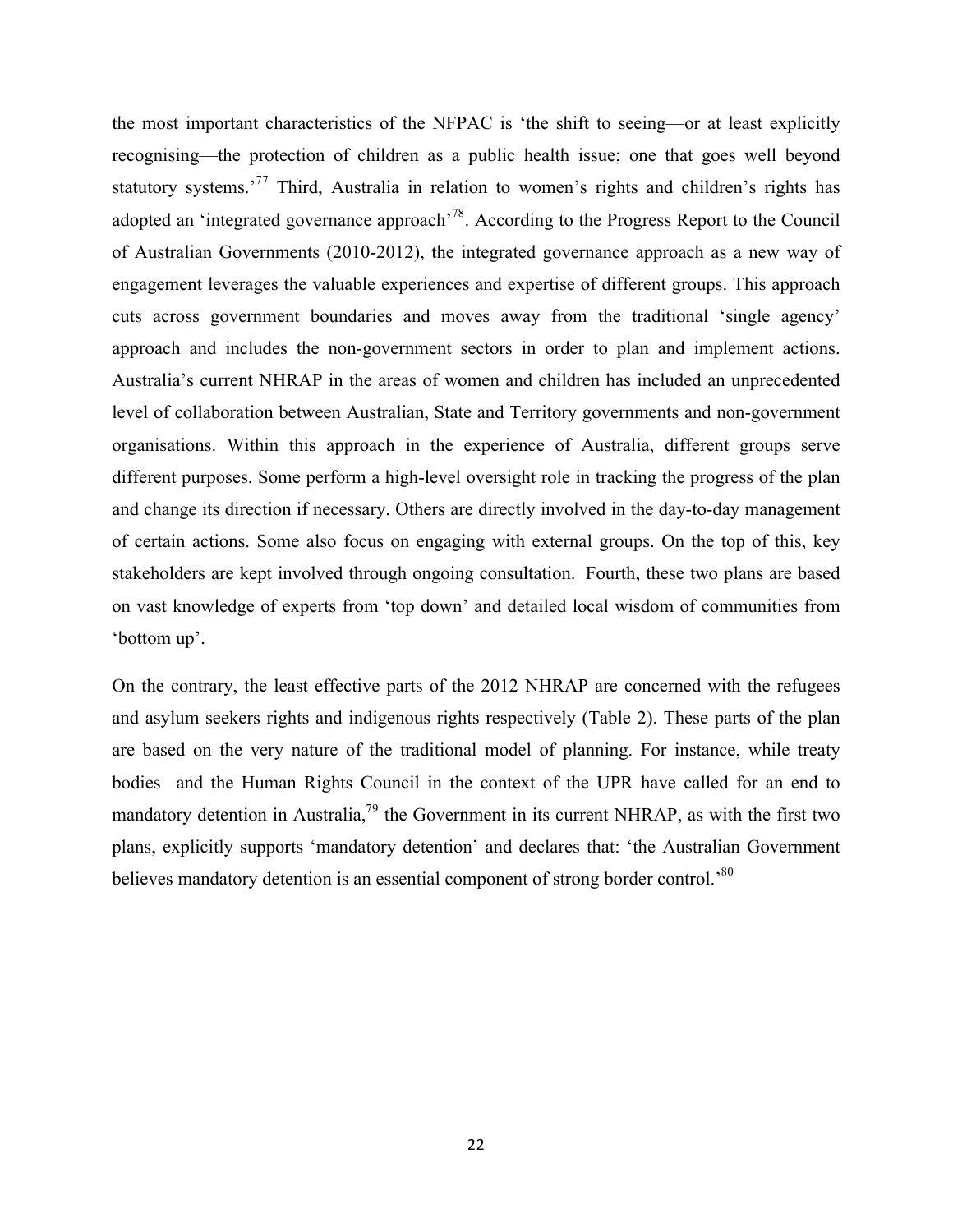|                                          | <b>Extremely</b><br>ineffective | ineffective | Slightly<br>effective | effective | <b>Extremely</b><br>effective | Don't<br>know | <b>Responses</b> |
|------------------------------------------|---------------------------------|-------------|-----------------------|-----------|-------------------------------|---------------|------------------|
| children's<br>rights                     | 3.3%                            | 13.3%       | 70.0%                 | $10.0\%$  | $0.0\%$                       | 3.3%          | 30               |
| women's<br>rights                        | 3.4%                            | 10.3%       | 75.9%                 | 3.4%      | $0.0\%$                       | $6.9\%$       | 29               |
| immigrant's<br>rights                    | $6.7\%$                         | $30.0\%$    | $60.0\%$              | $0.0\%$   | $0.0\%$                       | 12.5%         | 30               |
| refugees and<br>asylum<br>seekers rights | 36.7%                           | 23.3%       | 36.7%                 | $0.0\%$   | $0.0\%$                       | 9.4%          | 30               |
| older<br>people's<br>rights              | 7.1%                            | 21.4%       | 57.2%                 | 10.7%     | $0.0\%$                       | 12.5%         | 28               |
| persons with<br>disabilities'<br>rights  | 6.7%                            | 13.3%       | 60.0%                 | 13.3%     | 3.3%                          | 9.4%          | 30               |
| ethnic<br>minorities<br>rights           | 13.3%                           | 10.0%       | 63.3%                 | 3.3%      | $0.0\%$                       | 18.8%         | 30               |
| indigenous<br>rights                     | 17.2%                           | 31.0%       | 44.8%                 | 3.4%      | $0.0\%$                       | 9.4%          | 29               |

# Table 3: Online survey participants' views on the effectiveness of the 2012 NHRAP in implementing **human rights**

This attitude is consistent with a very aggressive increase in immigration detention. <sup>81</sup> As reported by the Department of Immigration and Border Protection, the number of people in immigration detention, who arrived unlawfully by air or boat as at 30 November 2013 was  $9016$ <sup>82</sup> This represents about 96 percent of the total immigration detention population. There were also 415 people (about 4 percent of the total immigration population) who arrived in Australia lawfully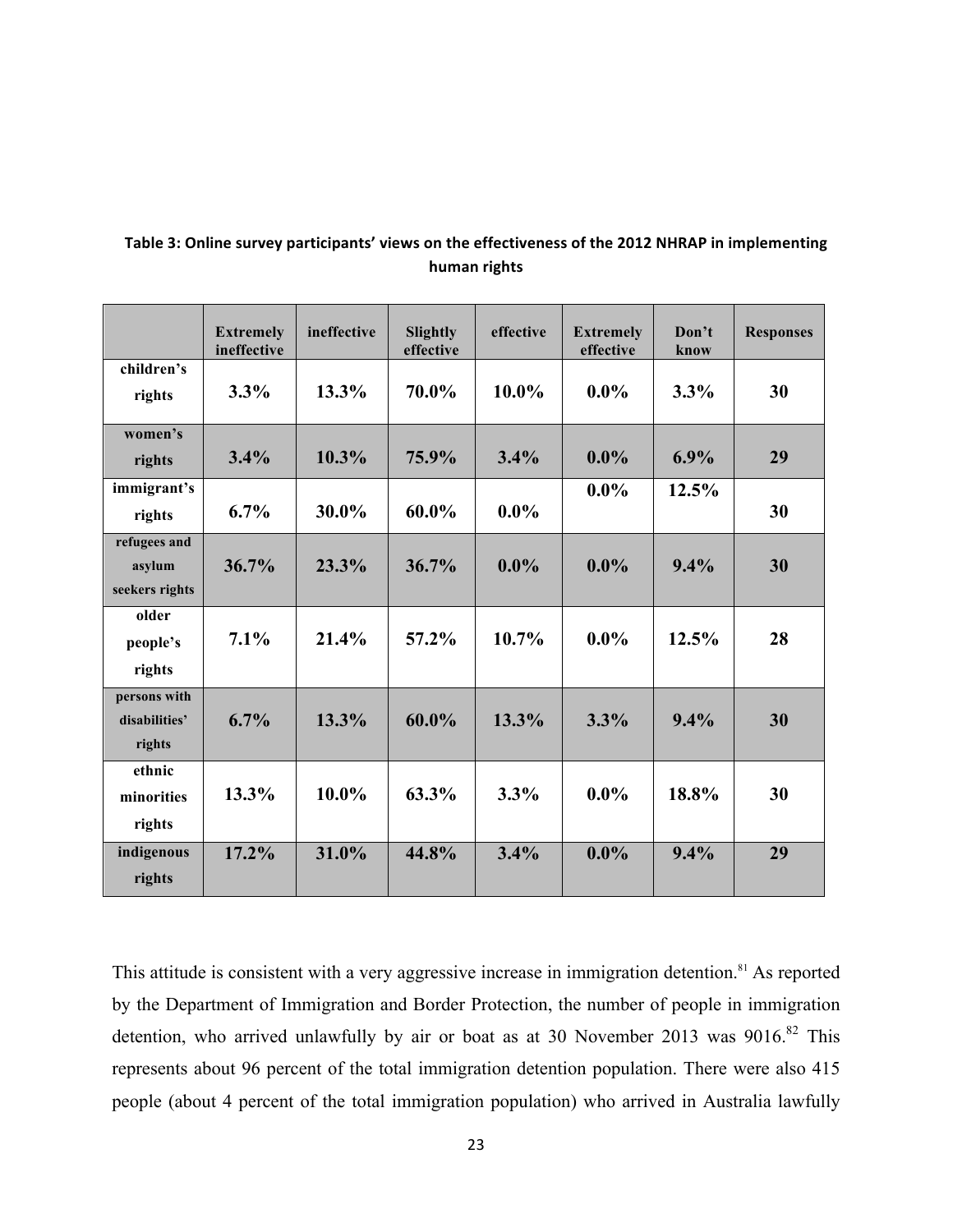and were subsequently taken into immigration detention for either overstaying or breaching their visa conditions, resulting in visa cancellations.<sup>83</sup> The average period of people held in detention facilities, first, decreased from 277 days in November 2011 to 83 days in September 2012 (before the plan), but, again, it increased to 176 days as at 30 November 2013 (after the plan).  $84$ 

Although the 2012 NHRAP, further, included that 'it [Australian government] also remains committed to ensuring detention is not indefinite or arbitrary and providing health and other supports for asylum seekers in detention<sup>',  $85$ </sup> the UN Human Rights Committee, reported that Australia has breached the ICCPR by indefinitely detaining refugees. <sup>86</sup> It asserted that Australia has violated Articles 7 and 9 of the Convention through detaining refugees arbitrarily, failing to provide an effective judicial remedy and subjecting detainees to conditions of detention which are 'cumulatively inflicting serious psychological harm upon them'.<sup>87</sup> The Committee directed the Australian Government to provide all refugees in this situation with an effective remedy, including release from detention under appropriate conditions, rehabilitation and appropriate compensation.<sup>88</sup>



Figure 1: Histogram of online survey experts' assessment of the effectiveness of Australia's NHRAPs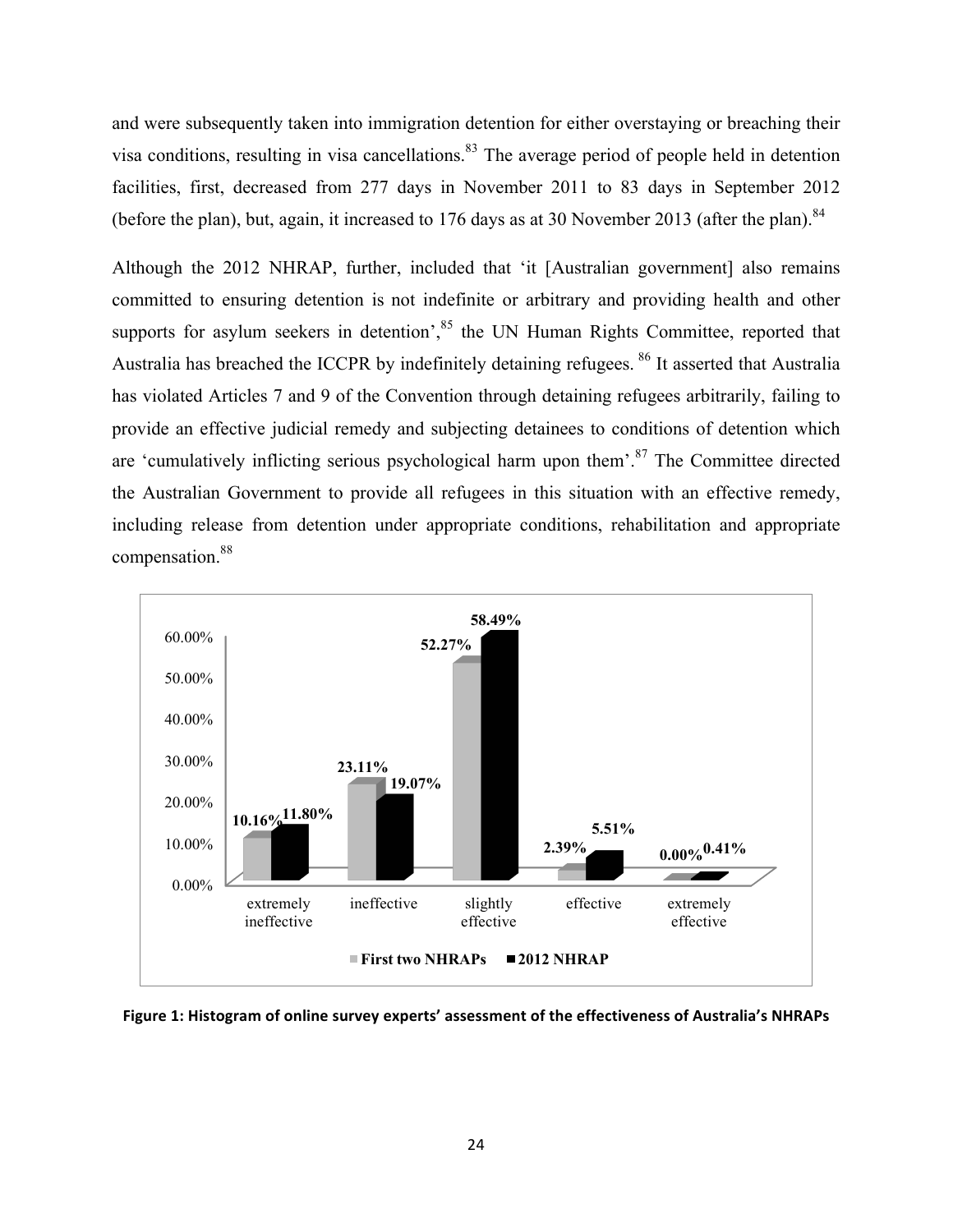Overall, the level of effectiveness of NHRAPs in implementing human rights has improved in the current NHRAP. The relative improvement of the current NHRAP compared with the first two NHRAPs can be seen in Figure 1. This improvement is, at least partly, because of the fact that the new plan steps away from the very nature of traditional planning.

## 1. Enhancing Factors

As an open-ended question, survey participants were asked about what they like best about the current Australia's NHRAP (2012). They mentioned different factors which contributed to the effectiveness of the current NHRAP. These factors which all can be seen in a modern model of planning, include:

- 1. consultation with NGOs,
- 2. developing a Baselines Study
- 3. linkage to the UPR
- 4. clear time-frames.

*Consultation with NGOs:* In contrast with the first two NHRAPs, the third/current plan (2012) was developed in 'consultation' with the public, particularly non-government organisations. 63 percent of the survey respondents believed that NGOs have had "some responsibility" for preparing NHRAPs in Australia. As part of the preparatory phase of the third Australia's NHRAP, in June 2011, the government released a Baseline Study and asked the public and NGOs for their comments and feedbacks. Almost 50 submissions, mostly from nongovernmental organizations, were received by the Attorney-General's Department. This generated a great deal of public and media attention and played a part in raising awareness of such plans.<sup>89</sup> As stated by the Australian Government, the submissions received contributed to the Government's understanding of the human rights concerns of the community. However, there was no guarantee that the comments made in the submissions are to be taken into considerations by the Government. In this regard, survey respondents were asked that to what extent they feel that the 2012 NHRAP has been developed in consultation with the public, particularly NGOs. Only 18.8 percent (6 out of 32) of respondents answered 'to a large extent'. 40 percent of them felt 'to a moderate extent' and 28.1 percent also answered 'to a small extent' or 'extremely small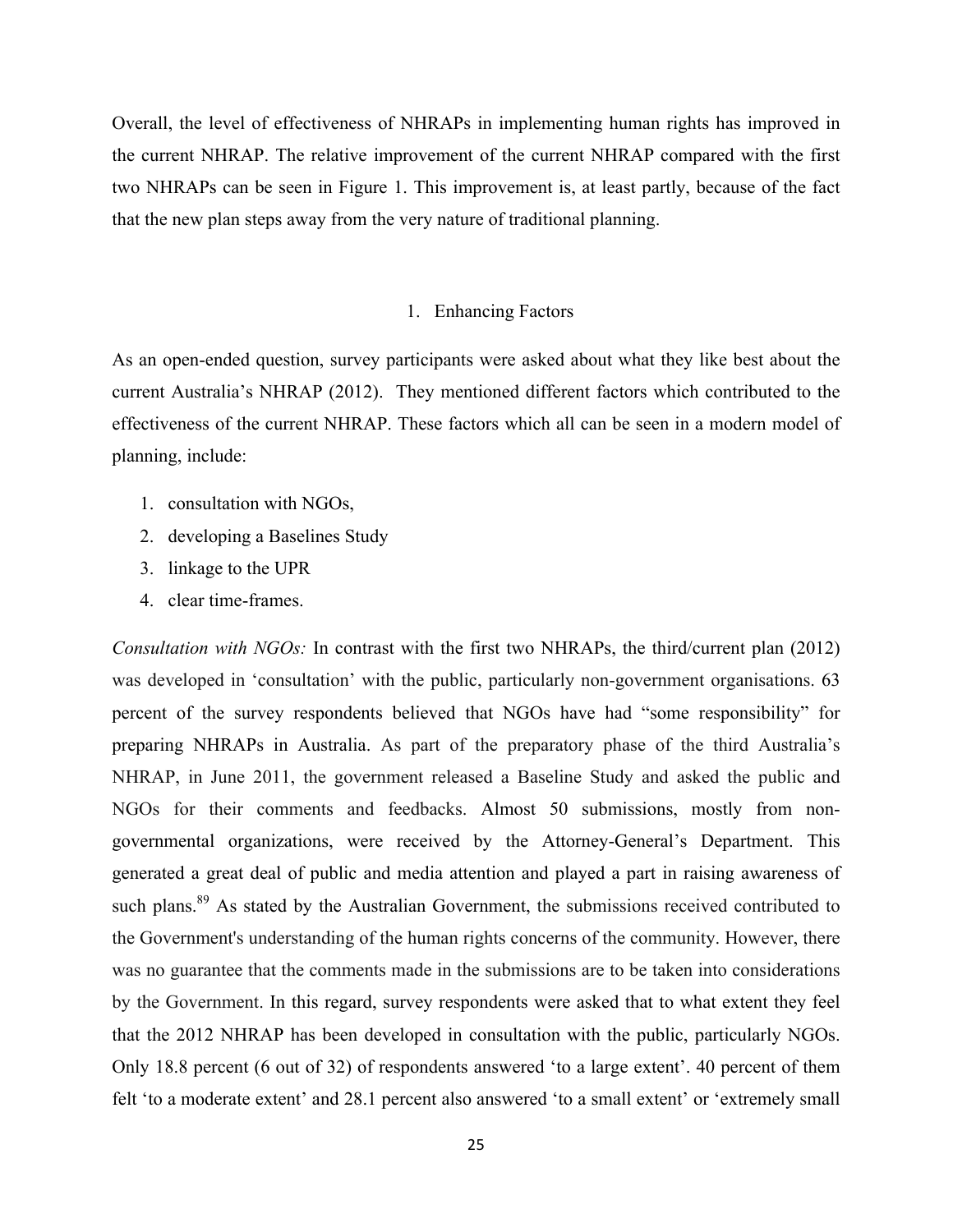extent'. This moderate level of consultation should be distinguished from a 'meaningful involvement' in which NGOs are genuinely involved in the process of decision making,

Although NGOs consultation should not be degraded at any rate, a distinction can perhaps be made between 'consultation' and 'participation'. Whereas in community *participation*, the public and NGOs play an active part and have a significant degree of power and influence in decision making and planning, in *consultation*, they are not genuinely involved in the process of decision making and no mechanism is in place to guarantee that their views will be taken into account by government. And this is what can render all the submissions ineffective.

Moving on from the 'development phase', moreover, it should be noted that the public and NGOs have not been involved, even in the form of 'consultation' in the 'implementation phase' of the NHRAP in Australia.

*Developing a Baseline Study:* To develop the third Australian NHRAP, unlike the previous action plans, the Federal Government proposed to undertake a Baseline Study to examine where Australia stands in terms of human rights situation. A Draft Baseline Study was accordingly released for comment on 8 July 2011. As Bill Barker argues there is no doubt that this is a very positive move forward and 'in many cases the consultation itself has been of value in raising awareness of human rights, legitimising human rights as a subject of discussion and putting human rights on the national agenda, regardless of the plan outcomes.<sup>90</sup> However there are a number of pitfalls in this Baseline Study that will be identified as follows:

Firstly, there is no guarantee that comments made on the Baseline Study will be considered by the government. As Sarah Joseph and Adam Fletcher argue:

Strong and robust' they [comments] may be, but even formal recommendations by the Parliamentary Committees or the Australian Human Rights Commission (AHRC) are at best persuasive, and can be ignored if the Government of the day declines to accept them. This should be acknowledged as a significant protection gap. $91$ 

Secondly, supporting the status quo is a major feature of the Baseline Study which stems from the traditional planning. As reported by the Women's Legal Centre (WLC), there is a 'biased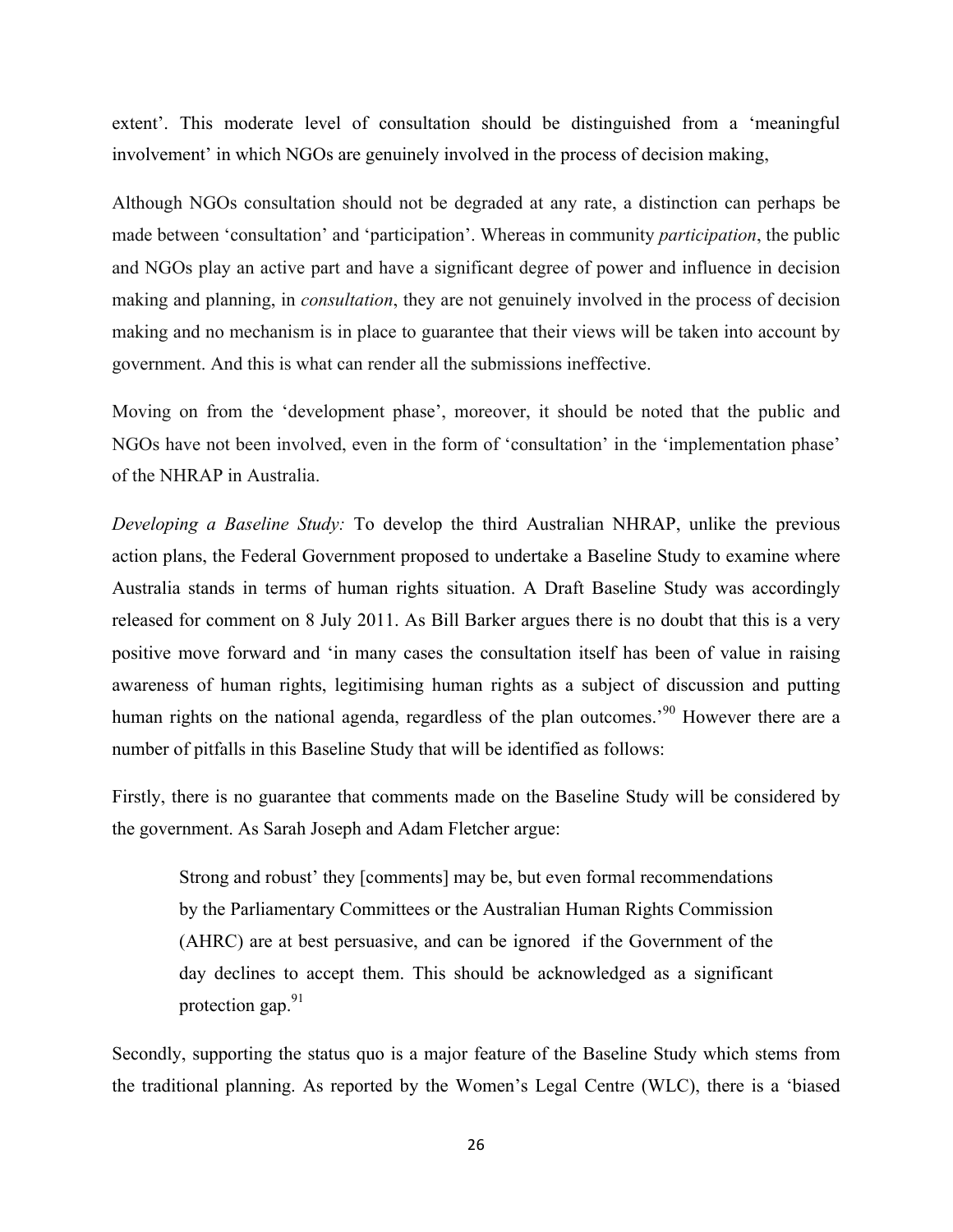presentation' ('selectiveness') in the Baseline Study.<sup>92</sup> Similarly, Joseph and Fletcher conclude that:

 [T]he Baseline Study needs to strike a better balance between exposition of existing policies and laws and acknowledgement of gaps in protection. It should be seen as conceptually distinct from, for example, periodic reports to the United Nations treaty bodies, which by their nature tend to defend Australia's human rights record and explain Government policy to the external experts. The Baseline Study is a reference document for domestic actors who are generally familiar with the issues and policies, and to be useful it must confront the gaps in the protection and realisation of human rights in Australia in an open manner.  $93$ 

The Human Rights Law Centre considers that the Baseline Study highlights numerous positive examples of initiatives and developments in particular States and Territories but it fails to identify the problems, deficiencies or "gaps". <sup>94</sup>

Thirdly, the same as the previous plans, this baseline study and following that the current plan itself is highly selective in that, in many cases, it fails to incorporate relevant human rights recommendations, made at the national and/or international level, even where the recommendations have been reiterated. For example, in the National Human Rights Consultation, 'the most contested option for better protection and promotion of human rights was the introduction of comprehensive legislative protection, variously referred to as a 'bill of rights', a 'charter of rights' or a 'human rights Act'. Of the 35 014 submissions received for the consultation, 32 091 discussed the option of a charter of rights or a human rights Act. Of these, 27 888 were in favour and 4203 were opposed'.<sup>95</sup> The National Consultation, therefore, in recommendation 18 (out of 31 recommendations) unequivocally stated that 'Australia adopt a federal Human Rights Act'. Before that, the ICCPR Committee also recommended the Australian Government to adopt a Human Rights Act or similar legislation.<sup>96</sup> Despite all these recommendations, made at the national and international levels, however, neither the Baseline Study nor the NHRAP makes any reference to this critical human rights issue. This can be seen as a result of the traditional understanding of planning.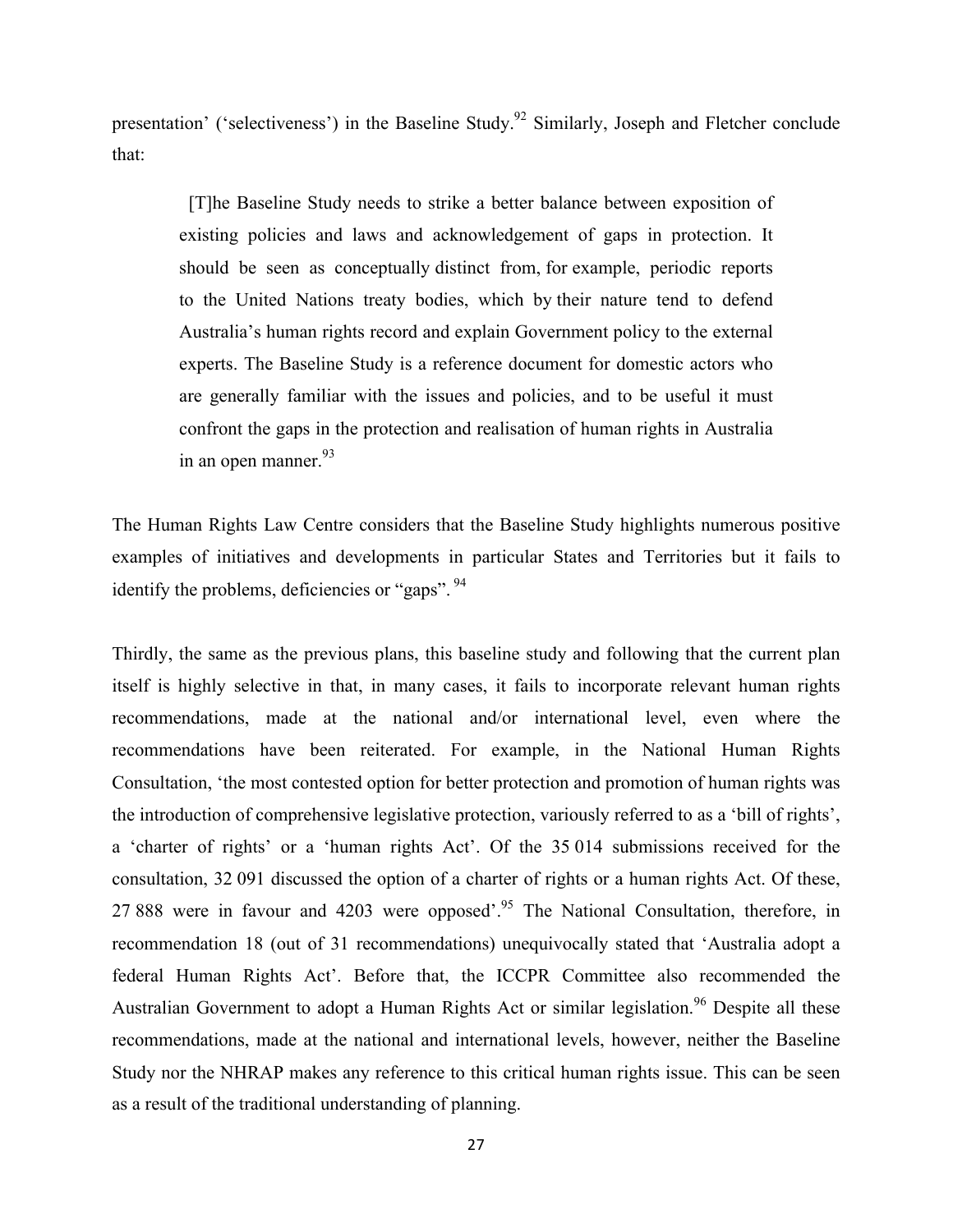*Linkage to the UPR:*Another factor in the effectiveness of the current NHRAP, highlighted in the survey, is its linkage to the UPR's recommendations. The Australian Government accepted almost 95 per cent of the Council's recommendations made in its first UPR and committed to using them to inform the development of Australia's new NHRAP. In the words of the current NHRAP:

Consequently, the Action Plan demonstrates how Australia is turning the commitments made at the UPR into specific actions to improve and promote human rights. All UPR recommendations accepted or accepted-in- part by Australia are referenced against specific measures in the Action Plan.<sup>97</sup>

Undoubtedly, this was a promising step towards incorporating the international community's human rights concerns into domestic planning.<sup>98</sup> As Anna Brown puts it 'the NHRAP helps Australia move from "talking the talk" to "walking the walk" when it comes to implementing commitments made during Australia's Universal Periodic Review by the UN Human Rights Council.'99

Nonetheless, references to the UPR recommendations throughout the plan are often cursory or partial.<sup>100</sup> There is a list of the recommendations that Australia accepted but to which the plan makes no reference.<sup>101</sup> Additionally, a number of UPR recommendations, accepted by the Australian Government, are broadly addressed but not explicitly referred to in the plan.<sup>102</sup>

Apart from this, the Australian Government also failed to observe the other human rights treaties and instruments to which it is a signatory in its NHRAP such as the United Nations Declaration on the Rights of Indigenous Peoples (UNDRIP). As Joseph and Fletcher argue 'the UPR process is undeniably important, but the treaty bodies comprise experts in human rights law who (generally) make targeted, detailed and well-informed recommendations which are just as (if not more) important to consider in the development of the Action Plan.'<sup>103</sup>

*Clear time-frames*: One of the positive aspects of the current NHRAP is that for each action, it has included relatively clear timeline which is a characteristic of the modern model of planning. For example, 'Australian Government funding for the Reconciliation Australia led community awareness initiative covers a two year period, ending 30 June 2014.'104 However, it is not always clear enough; for many 'Actions', the timeline is simply marked as 'ongoing'.105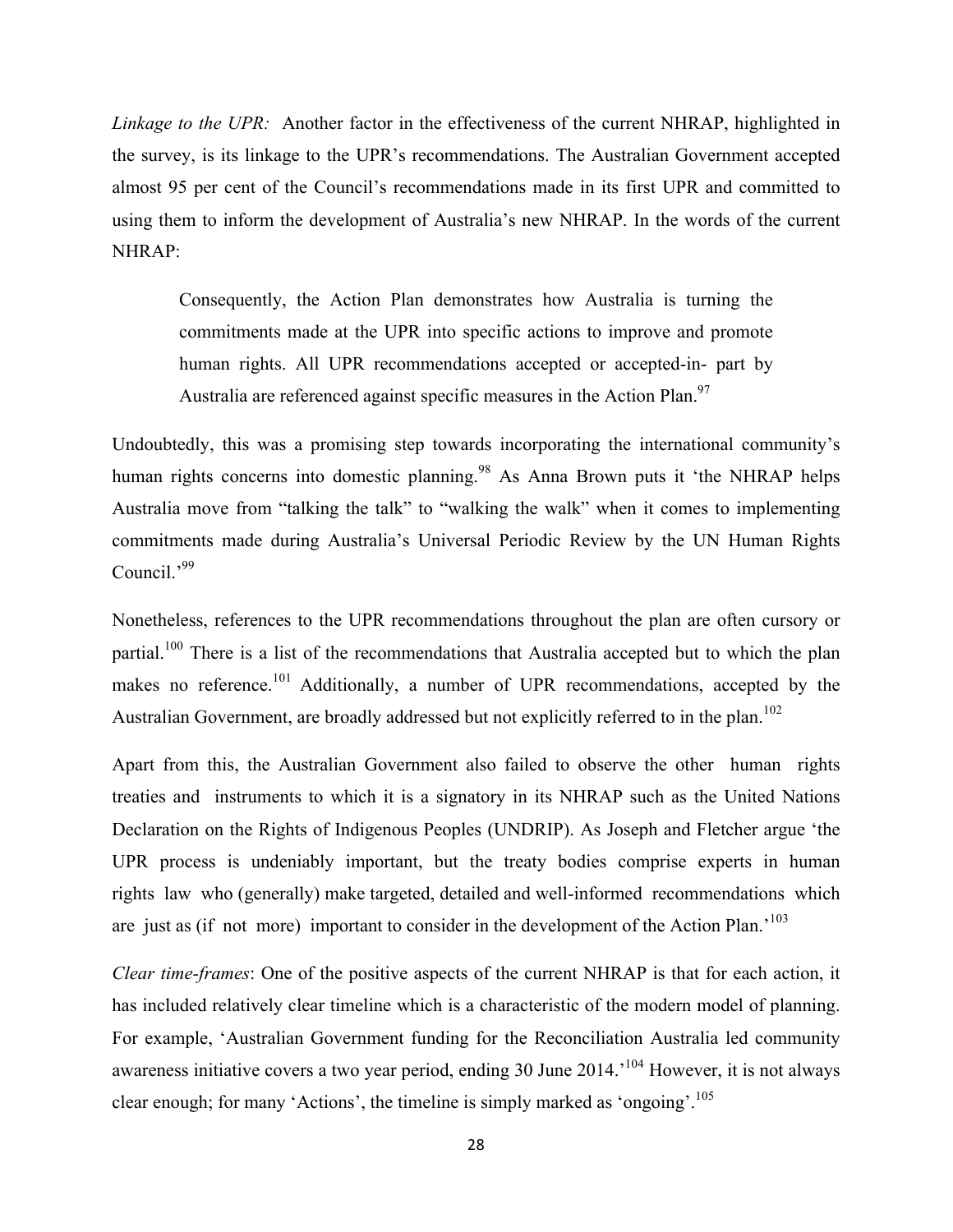## 2. Inhibiting Factors

While Australia's third NHRAP (2012) represents a commendable list of 355 actions, it still falls short of international best practice in a number of respects. As for the above-mentioned fundamental problems, 'selectiveness', 'supporting the status quo' and 'ideological orientation' can be found in this NHRAP. This plan also does not enjoy a firm legal status. It has not been put before parliament, though if implementation of a specific part of it required legislation, appropriate action would be taken.<sup>106</sup> This means that it can be changed or ignored by an incoming government.<sup>107</sup>As far as the four subordinate problems are concerned, two of them i.e. the lack of a baseline study and lack of clear time frames have been addressed in the current NHRAP. Nonetheless, the lack of new initiatives still remains. There is also nothing about evaluating the plan. Likewise, the monitoring section of the current plan is more like a mere 'label'. Under the title 'monitoring', in the last section of the plan which is less than a half page, it vaguely states that 'the Australian Government Attorney-General's Department will monitor overall implementation of the Action Plan.' As remarked before, the Government, in the final version of the plan, removed the modest commitment to develop a suite of human rights indicators in favour of a limited pilot project. Without a firm mechanism for monitoring and evaluation, the NHRAP runs the risk of stalling without any substantive results.<sup>108</sup> All this can be a result of the traditional model of planning upon which the current NHRAP is based. In addition to these problems, three minor defects can also be observed in the current NHRAP. These include:

- 1. Lack of a review of the previous plans
- 2. Removing original actions from the final version
- 3. Promising talk rather than real action

*1. Lack of a review of the previous plans:* Survey respondents were asked that 'to what extent do you think that the new plan is based on the overall evaluation of the previous NHRAPs in Australia?' 25.8 percent of them answered 'to a moderate extent' and 41.9 percent said 'to a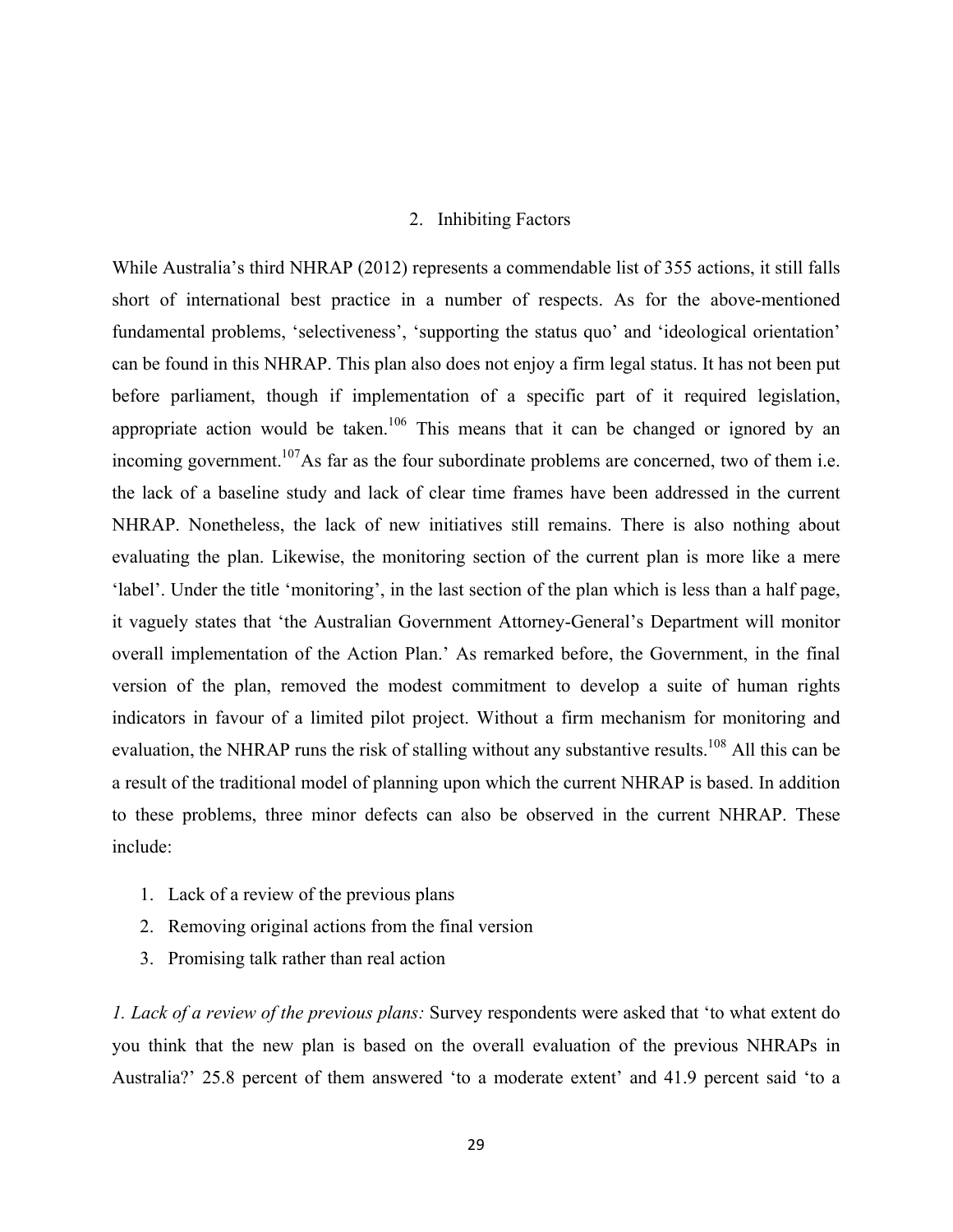small extent' or 'extremely small extent'. It is unfortunate that the majority of respondents either was 'not sure' or felt that the current NHRAP is only based on the overall evaluation of the previous Australia's NHRAPs 'to a small extent'.

*2. Removing original actions from the final version*: In December 2011, the Australian Government released a draft of the new NHRAP and sought submissions into the content of the exposure draft. Following all the comments and recommendations made on the Baseline Study and the exposure draft, eventually, on 10 December 2012, the Australian Government released the final version of the third NHRAP. This version has been updated to include developments since the exposure draft was released, highlighting a number of human rights achievements in 2012 , however, as scrutinized by the Human Rights Law Centre, surprisingly, a number of 'actions' set in the exposure draft were also removed from the final version of the NHRAP.<sup>109</sup> This is a result of the traditional concept of planning which is top-down state-centric.

*3. Promising talk rather than real action*: under the title of 'Action', the plan sometimes simply uses 'promise to consider further' (and not 'promise to change') such as 'will review' rather than 'real action'. For example, it states that 'the Australian Government will **review** its reservations under the following international human rights instruments...'. NHRAPs are the place of actions. All the 'reviews' possibly could to be done in the 'preparatory phase', through the Baseline Study. In a similar vein, the 2012 NHRAP includes a considerable number of 'actions' which include only 'considering something by government' rather than a 'specific clear action'.<sup>110</sup>

#### **VI. Conclusion**

This mixed methods study sought to show that among other factors, the traditional concept of planning, which has been widely under-noticed by both academics and practitioners, could generate at least two sets of problems in the way of an effective action plan for implementing human rights in Australia. At the top of the list, there are six fundamental problems. These include: top-down planning, lack of a theoretical foundation, selectiveness, supporting the status quo, ideological orientation, and lack of a firm legal status. At the next subordinate level, there are four additional problems including the lack of a Baseline Study, lack of clear target and time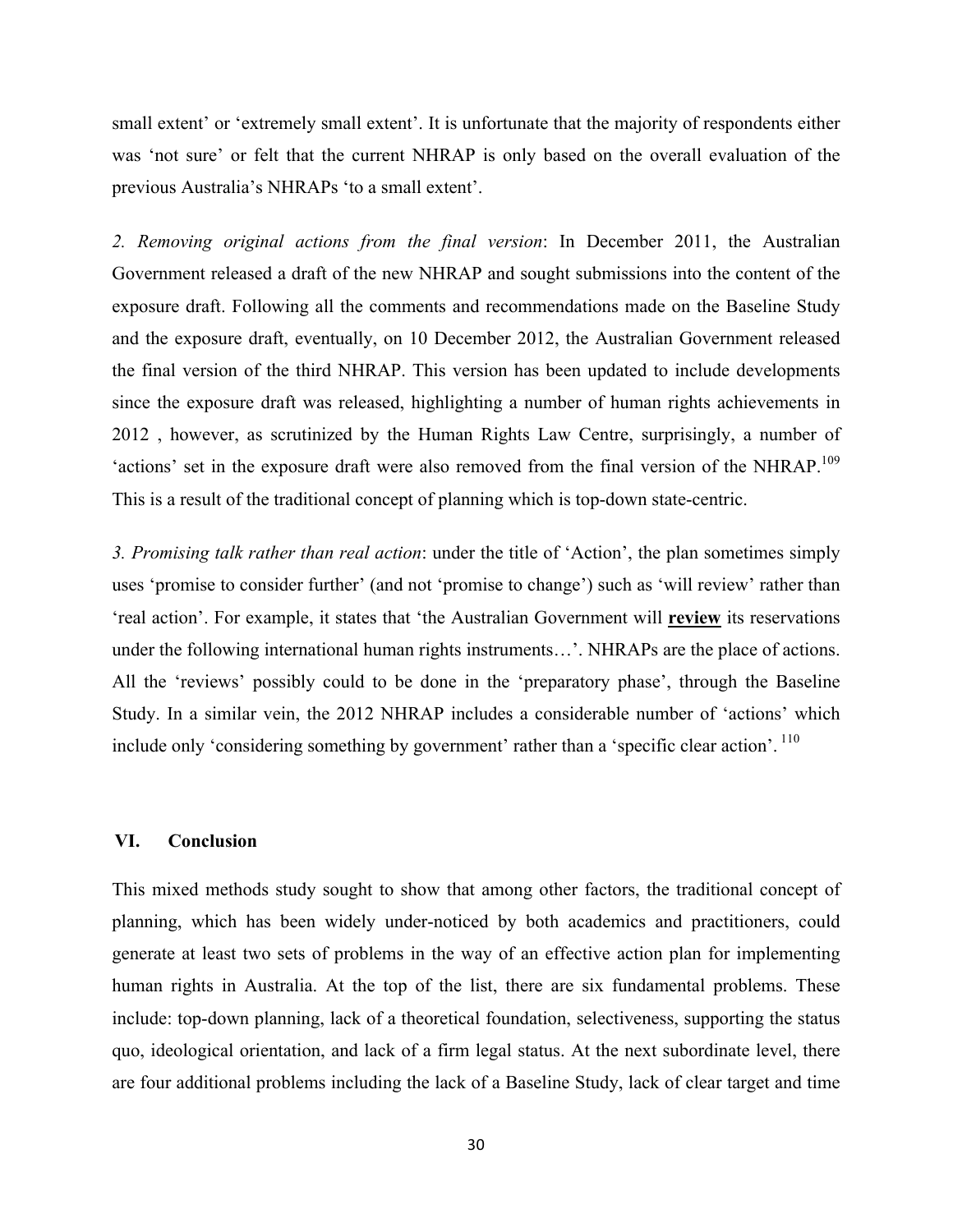frames, lack of new initiatives and lack of monitoring and evaluation mechanisms. Traditional planning can also reinforce other causal factors i.e. the lack of political will, lack of legitimacy among people and lack of public awareness, through four mechanisms:

- 1. Traditional model of planning as a mirror image of central planning of the former Soviet Union can discourage political elites and those who are in power to adopt a NHRAP and thereby intensify the lack of political will to use planning for implementing human rights. Put differently, a distinction could be made between the lack of political will to implement human rights and the lack of political will to use planning for the implementation of human rights. While the former seems to be an issue of many countries and can be found mostly in authoritarian regimes, the latter would be a concern of mostly democratic (liberal) nations where planning, in its traditional form, reminds political elites of central planning used in the former Soviet Union where a life plan was imposed, implicitly or explicitly, on people by those in authority from top down and thus limited notably human freedom.
- 2. The above-mentioned mechanism similarly can reduce the legitimacy of planning among the public and lessen public support for NHRAPs.
- 3. Traditional planning, by its very nature, can restrict public participation and impose constraints on public awareness of these plans.
- 4. Traditional planning, as a theory-neutral model, is like an empty box which confers power upon the States to fill it up with their own ideologies and particular values ranging from fascism to liberalism. In a positive case like Australia which has a democratic political system and enjoys a positive human rights record, this model of planning has been 'slightly effective'. In other cases, it would be, thus, hardly surprising, if these plans were simply developed for the sake of doing or for appeasing international pressure on human rights.

In contrast with the first two of Australia's NHRAPs, which were based on the very nature of the traditional model of planning, the current Australia's NHRAP has partly come close to the modern model of planning. Some of the above-mentioned problems i.e. the lack of a baseline study and lack of clear time frames completely and top-down state-centric planning partially have been addressed in this recent NHRAP. The current experience of Australia, in particular in the areas of women and children, provides clear lessons for future practices: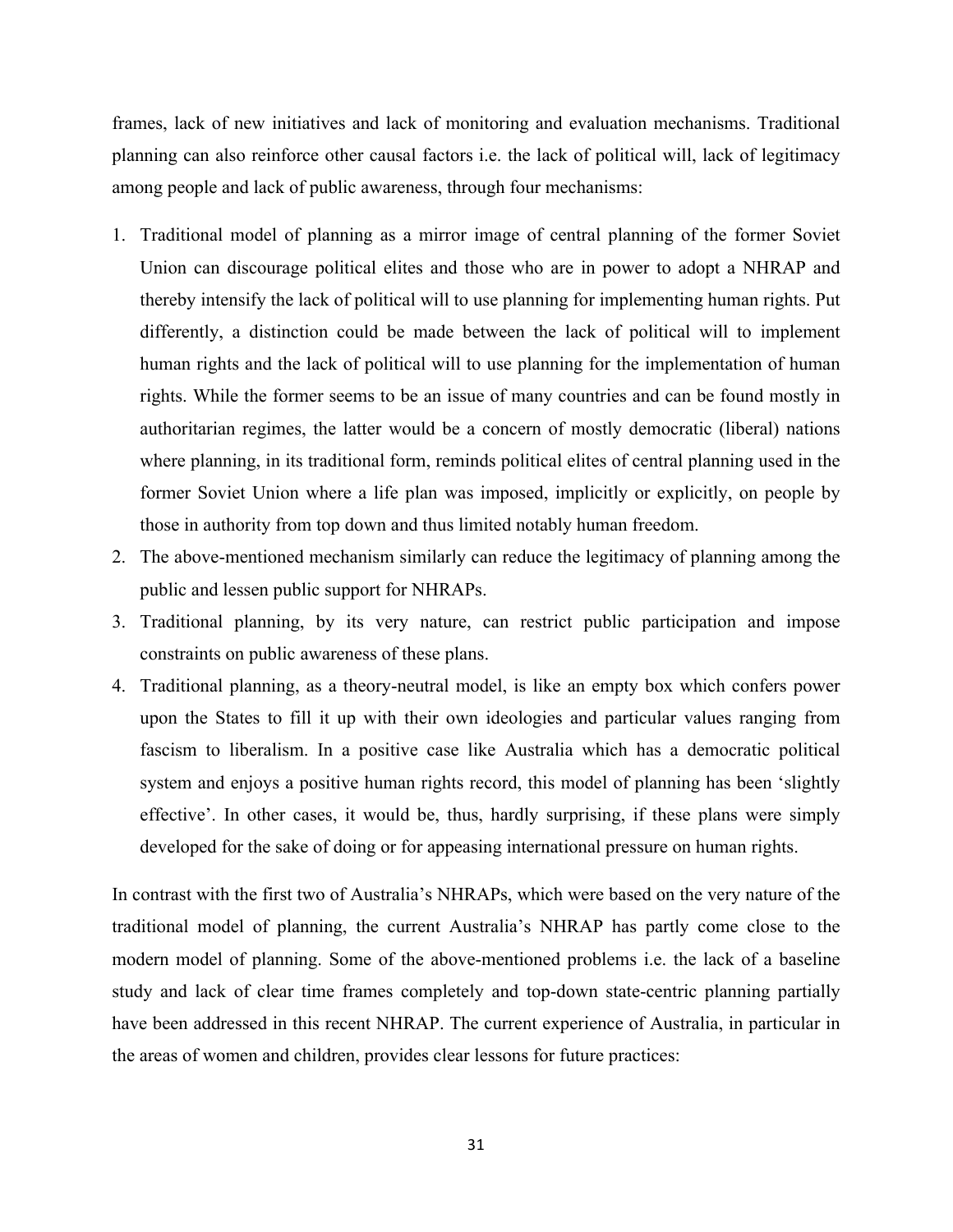- 1. Linkage to UPR: One of the important factors that accounts for variation in the effectiveness of the current NHRAP compared to the former plans is its linkage to the UPR. Incorporating UPR into a NHRAP is a new initiative which can be used as a multi-purpose strategy. First, it can be used to persuade and/or force the states to fulfill their obligation to adopt a NHRAP. Second, it can be employed as a way to monitor and evaluate countries' NHRAPs. Third, it can effectively inform the states on the form and substance of their plans. And finally, it can be used to share the best practices of developing or implementing NHRAPs among the states. Hence, it might be plausible to require the states to provide their NHRAP(s) along with their UPR country's report.
- 2. Developing a Baseline Study: A comprehensive baseline study can enhance the contribution of NHRAP by establishing clear links between past, present and future initiatives and serve at least four purposes. First, it can present a panorama of human rights situation in the country concerned and help government to prioritise problems in accordance with available resources. Second, it can provide opportunities for different stakeholders to get involved in the identification of human rights problems and investigation of solutions. Third, it can offer benchmarks against which progress, if any, can be measured. Fourth, this may provide relevant data for selecting or even formulating and elaborating special theories for the development of each part of a NHRAP.
- 3. Integrated governance: The most effective parts of the current NHRAP in Australia are related to women's and children's rights and these two parts are based on two rights-specific action plans i.e. National Plan to Reduce Violence against Women and their Children 2010- 22' (NPRVWC) and National Framework for Protecting Australia's Children' (NFPAC) respectively. It is interesting that these two effective plans both have adopted and significantly highlighted what is called the 'integrated/ partnership governance' approach. This mode of governance which seems to have contribution to the successful planning on women's rights and children's rights in Australia goes beyond the traditional government boundaries and replaces the idea of 'hierarchical government'.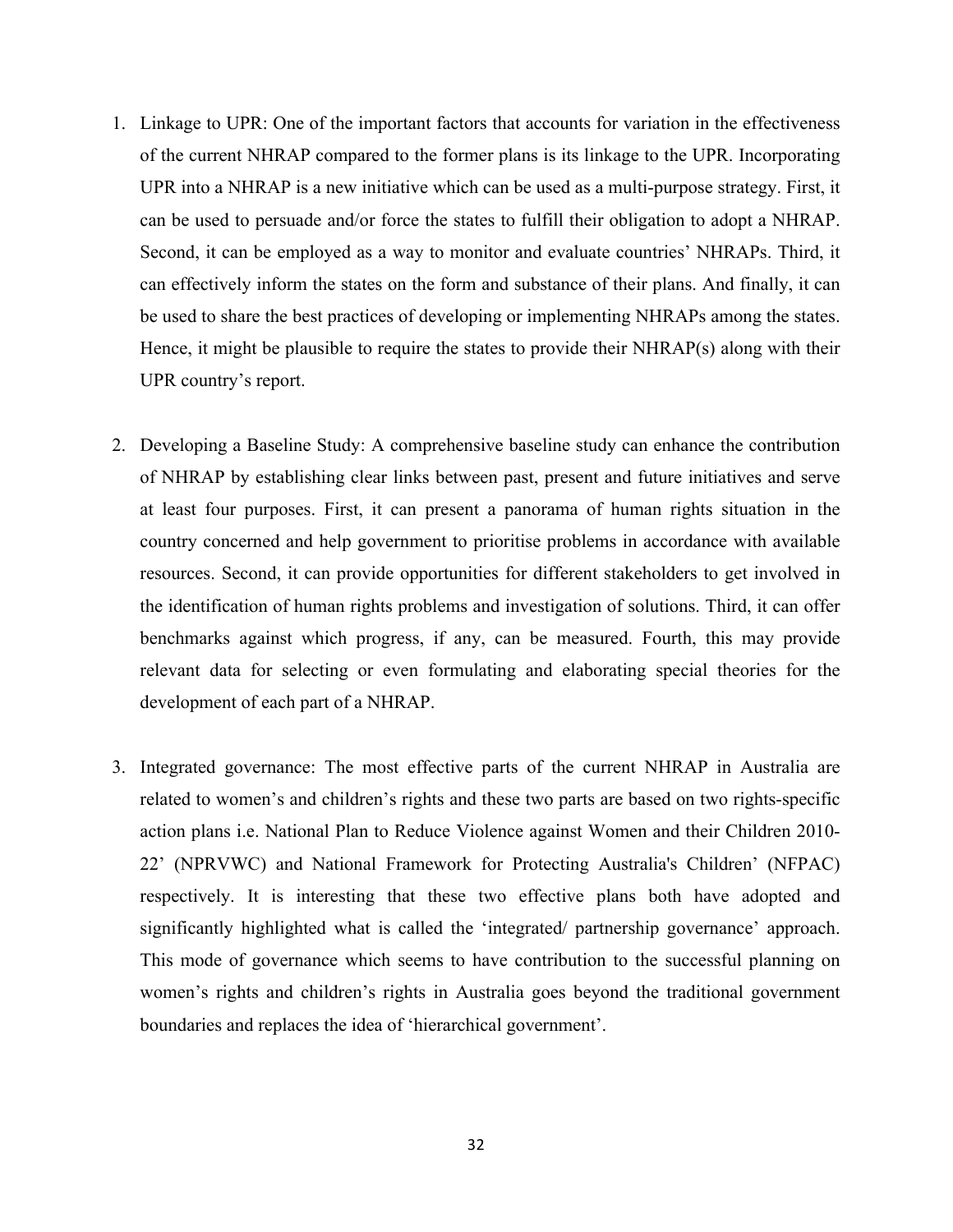- 4. Evidences-based: The most effective parts of the Australia's NHRAP (2012) are evidencebased. As for the women's rights part of the plan, for instance, the Australian Government established the National Council to Reduce Violence against Women and their Children and asked it to develop an evidence-based plan based on community consultation, assessing existing Australian and international research, investigating the effectiveness of legal systems and commissioning research on the economic costs of violence. The Council focused on improving and coordinating the evidence base in the areas of domestic violence and sexual assault.
- 5. Top-down bottom-up strategy: The current Australia's NHRAP was developed in wide consultation with the public and non-governmental organisations. Almost 50 submissions from non-governmental organisations were received by the Attorney-General's Department which all contributed to the Government's understanding of the human rights concerns of the community in Australia. Moreover, this wide consultation generated a great deal of public and media attention and played a part in raising awareness of such plans. More specifically, the experience of Australia in the area of women's rights, as the most effective part of the current plan, is based on community participation. It combines the advantages of expert knowledge from top-down and local wisdom from bottom-up. For example, the Australian National Council to Reduce Violence against Women and their Children consulted with more than 2,000 Australians in every state and territory, conducted expert roundtable discussions, interviewed victims and perpetrators of violence and reviewed more than 350 written submissions.
- 6. Theoretical foundation: Australia's experience in planning on children's rights moves away from the traditional model of planning and enjoys a theoretical foundation. Unlike most of the existing NHRAPs, developed on the basis of the traditional model of planning, the NFPAC, as one of the most effective parts of the current Australia's NHRAP, is significantly grounded in the 'public health approach'. This approach, as a theoretical foundation, informs the substance of NFPAC which is a rights-specific action plan for children's rights in Australia.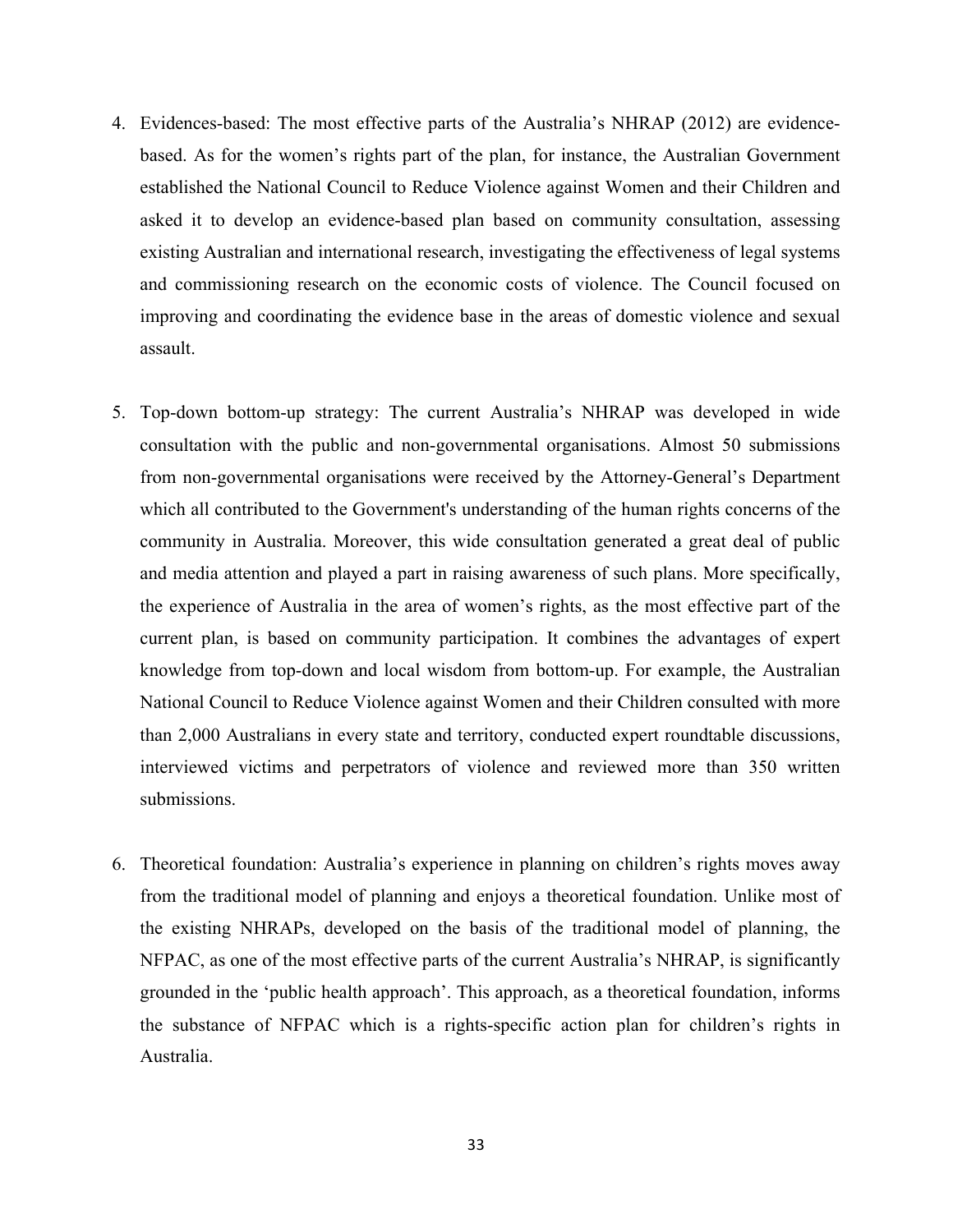Taken together, the findings of this study suggest a strategic shift towards the modern model of planning which is multi-level, top-down bottom-up, participatory, evidence-based and theoryladen. A NHRAP, if properly designed and implemented, through an informed and continued demand by and meaningful participation of all the stakeholders, in line with the modern concept of planning, supported by political will and backed by firm legal status can pave the way for human rights-based development. Otherwise, adopting a NHRAP, by itself, would be more like window dressing rather than an effective roadmap to development.

# **Acknowledgements**

The author owes a deep debt of gratitude to Bill Barker, the author of the UN Handbook on National Human Rights Action Plans, who generously shared his invaluable time, experience and knowledge for the purposes of this research. The author is extremely grateful to the online survey participants who took the time from their busy schedules to participate in this study. Without their participation and feedback, this study would not have been possible.

# **Note on contributor**

<u> 1989 - Johann Barn, mars ann an t-Amhain an t-Amhain an t-Amhain an t-Amhain an t-Amhain an t-Amhain an t-Amh</u>

Azadeh Chalabi is a lecturer in Law, School of Law and Transitional Justice Institute, Ulster University. Her main research interests include communities' rights practices, national action plans on business and human rights, national action plans on women, peace and security, and global governance for implementing human rights. All her work is published in peer reviewed journals and the majority appears in the leading journals in the area. She is currently completing a book on National Human Rights Action Plans.

## **Notes**

<sup>&</sup>lt;sup>1</sup> A. Chalabi, 'The Nature and Scope of States' Obligation to Adopt a National Human Rights Action Plan', (2014) a The International Journal of Human Rights. Volume 18, Issue 4-5, 391-413<br><sup>2</sup> The Human Development Index (HDI) is a summary measure of average achievement in key dimensions of human

development: a long and healthy life, being knowledgeable and have a decent standard of living. The HDI is the geometric mean of normalized indices for each of the three dimensions.

A. Pal, Planning from the Bottom Up: Democratic Decentralization in Action (Amesterdam: IOS Press BV, 2008); P. Cook, Theories of Planning and Spatial Development (London: Hutchinson & Co, 1983); J. Rothman and M. Hugentobler, 'Planning Theory and Planning Practice: Roles and Attitudes of Planners: A Synthesis of Empirical Research and Formulation of Derived Applications'. In M. J. Dluhy and K. Chen (eds). Interdisciplinary Planning: A Perspective for the Future. (New Jersey: The Center for Urban Policy Research, 1986)

<sup>&</sup>lt;sup>4</sup> A. Chalabi, 'The Problem Oriented Approach to Improving National Human Rights Action Plans' (2015)The Oxford Journal of Human Rights Practice7 (2): 272-298<br>  $5$  A. Faludi,. 'What is Planning Theory'. in A. Faludi (ed). A Reader in Planning Theory (Oxford: Pergamon Press,

<sup>1973)</sup>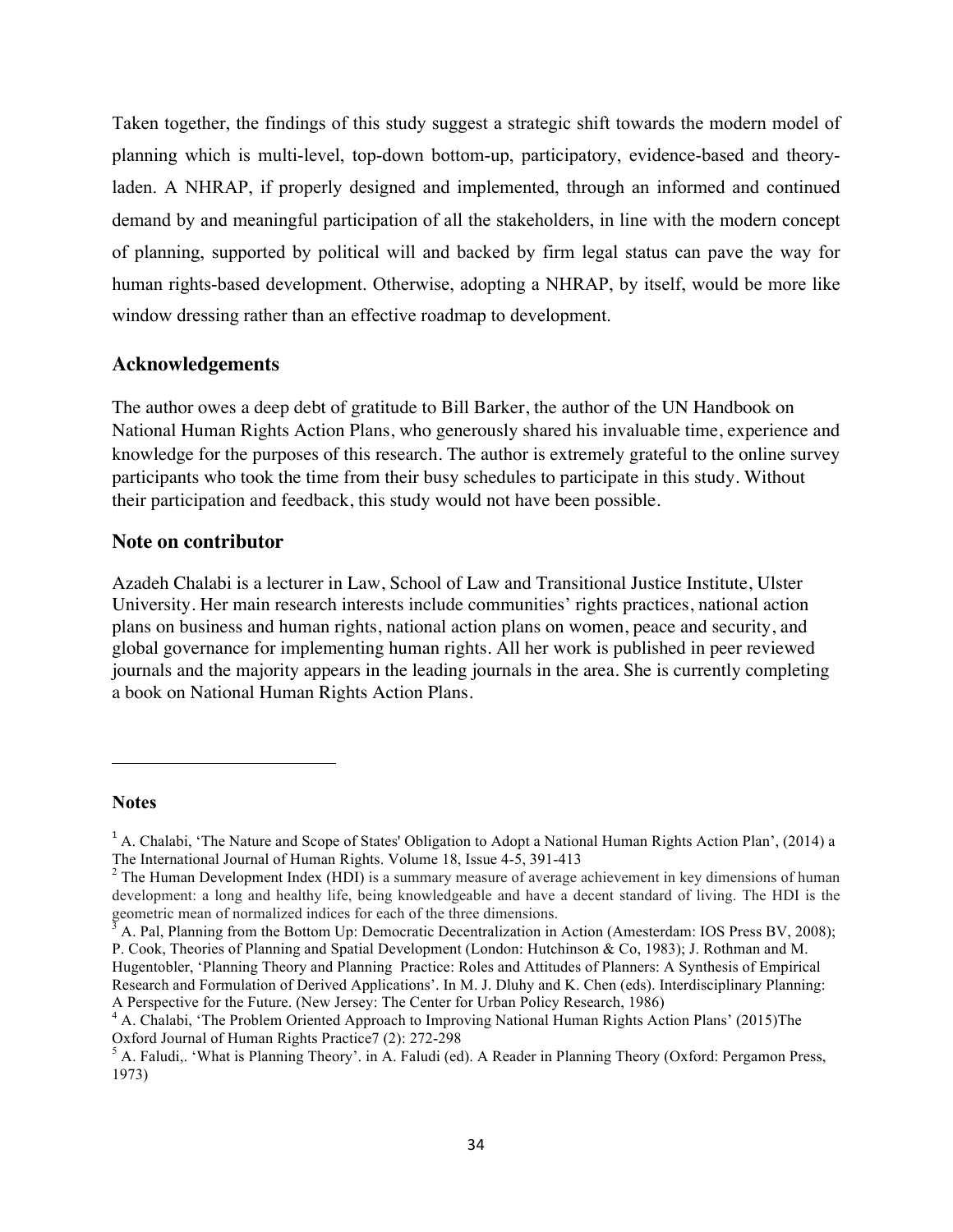<sup>6</sup> A. Chalabi, "States' Compliance with the Obligation to Adopt a National Human Rights Action Plan" (2015) The European Human Rights Law Review, Issue 4, 395-403; A. Chalabi, 'The Problem Oriented Approach to Improving National Human Rights Action Plans' (2015)The Oxford Journal of Human Rights Practice7 (2): 272-298<br><sup>7</sup> J. Friedmann, Insurgencies: Essays in Planning Theory (London: Routledge, 2011) 15

 

<sup>9</sup> E.R. Alexander, Approaches to Planning: Introducing current Planning Theories, Concepts and Issues,

(Luxembourg: Gordon and Breach Publishers, 1995) 102; M.J. Thomas, 'The Procedural Planning Theory of A.

Faludi'. In C. Paris (ed). Critical Readings in Planning Theory (Oxford: Pergamon Press, 1982)<br><sup>10</sup> ibid; E. Reade, British Town and Country Planning. London: Open University Press, 1987)<br><sup>11</sup> P. Allmendinger, Planning The

Crisis? Theoretical orientation for Architecture and Planning (London: Ashgate, 2008) <sup>12</sup> A. Chalabi, 'The Problem Oriented Approach to Improving National Human Rights Action Plans' (2015)The

Oxford Journal of Human Rights Practice7 (2): 272-298<br><sup>13</sup> See J. Ife, Human Rights from Below: Achieving Rights through Community Development. Cambridge:

Cambridge University Press, 2009)

<sup>14</sup> See F. Westley, 'Governing Design: The Management of Social Systems and Eco-systems Design'. In L.H. Gunderson C. S. Holling and S.S. Light (eds), Barriers and Bridges to the Renewal to Ecosystems and Institutions. (Columbia: Columbia University Press, 1995); J. Friedmann, 'Towards a Non-Eucidian Mode of Planning'. In S.Campbell and S. S. Fainstein (eds) Readings in Planning Theory (Oxford: Blackwell Publishing, 2003); P. Healeyet, et al., Planning Theory: Prospects for the 1990s (London: Ashgate, 1991); B.M. Hudson, "Comparative and Current Planning Theories: Counterparts and Contradictions" (1979) 45(4) JAPA 387; N. Taylor, 'Planning

Theory and the Philosophy of Planning'. Urban Studies. (1980) 17(2) 159-172)<br><sup>15</sup> N. Harris, 2002. 'Collaborative Plnning : From Theoretical Foundations to Practice Forms', in P. Allmendinger<br>and M. Tewdwr-Jones(eds). Plan

<sup>16</sup> A. Chalabi, "States' Compliance with the Obligation to Adopt a National Human Rights Action Plan" (2015) The European Human Rights Law Review, Issue 4, 395-403; A. Chalabi, 'The Problem Oriented Approach to Improving National Human Rights Action Plans' (2015)The Oxford Journal of Human Rights Practice7 (2): 272-298

<sup>17</sup> J. Ife, Human Rights from Below: Achieving Rights through Community Development. Cambridge: Cambridge University Press, 2009) 208<br><sup>18</sup> A. Chalabi. "States' Compliance with the Obligation to Adopt a National Human Rights Action Plan"

<sup>19</sup> A. Pal, Planning from the Bottom Up: Democratic Decentralization in Action (Amesterdam: IOS Press BV, 2008)<br><sup>20</sup> Ernest R. Alexander, Approaches to Planning: Introducing current Planning Theories, Concepts and Issues

(Luxembourg: Gordon and Breach Publishers, 1995) 3<br><sup>21</sup> ibid

<sup>22</sup> S. Campbell and S. Fainstein, "Introduction: the Structure and Debates of Planning Theory", in Scott Campbell and Susan S. Fainsteineds, Readings in Planning Theory (2nd ed. Oxford: Blackwell Publishing, 2001) 3

<sup>23</sup> A. Chalabi, 'The Problem Oriented Approach to Improving National Human Rights Action Plans'<br><sup>24</sup> These organizations include, but are not limited to: Act Human Rights Commission (Governmental organization),Anti-discrimination Commission Queensland, Australian federation of disability organizations, Australian Human Rights Centre, Australian Human Rights Commission (Governmental organization)*,* Human Rights Law Centre, Australian Lawyers for Human Rights*,* Castan Centre for Human Rights Law*,* Children with Disability Australia*,* Civil Liberties Australia*,* Commonwealth Government*,* Disability Advocacy*,* Elder Rights Advocacy*,* Indigenous Research Unit*,* Leadership Plus*,* New South Wales Council for Civil Liberties*,* Victorian Equal Opportunity and Human Rights Commission(governmental Organization)*,* Young people In Nursing Homes National Alliance, Australian National University*,* Monash University*,* University of South Australia*,* University of

New South Wales, The University of Queensland, Charles Sturt University.<br>
<sup>25</sup> A completed response is when the survey taker reaches the last page of the survey.<br>
<sup>26</sup> Bill Barker, interview, October 2013<br>
<sup>27</sup> Barker, B. Action,  $6\frac{28}{10}$  ibid

<sup>8</sup> W.L. Schonwandt, Planning in Crisis? Theoretical orientation for Architecture and Planning (London: Ashgate, 2008) 5

 $\frac{29}{30}$  ibid  $\frac{30}{30}$  Bill Barker, interview, October 2013

 $31$  ibid, 13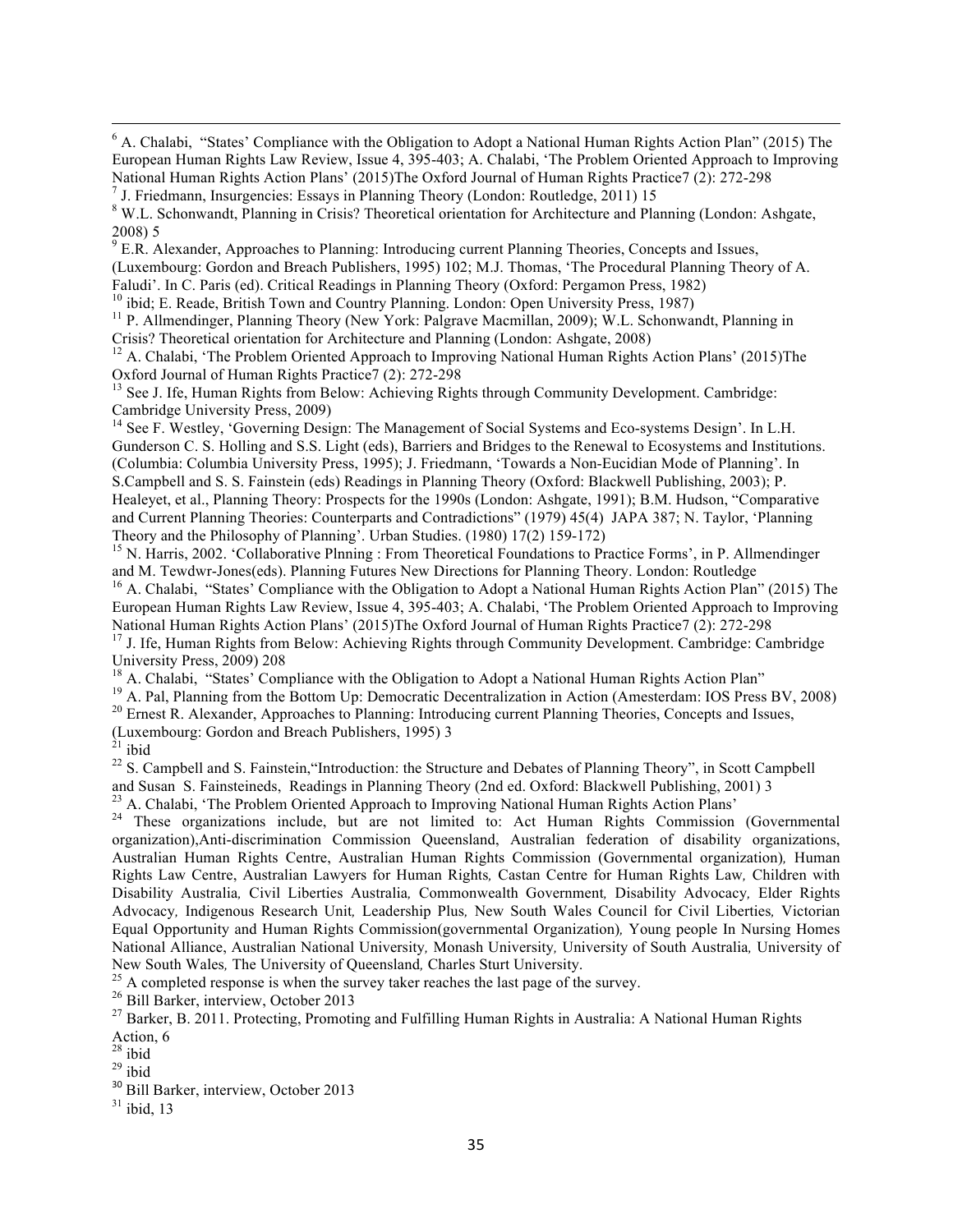<sup>32</sup> ibid, 14<br><sup>33</sup> ibid<br><sup>34</sup> Australian Government (2004) Australia's National Human Rights Action Plan, 85. Available at: http://www.ohchr.org/EN/Issues/PlansActions/Pages/PlansofActionIndex.aspx

 $35$  See UNHRC 24/07/2000. A/55/40, Sixty-ninth session, paras.498-528; UN Doc CCPR/C/AUS/CO/5 (2009), para 23; UN Doc E/C.12/AUS/CO/4 (2009) para 25; UN Doc A/HRC/14/30/Add.4 (2010) 21-24; UN Doc

E/CN.4/2003/8/Add.2; UN Doc CRC/C/15/Add.268, para 62; UN Doc CCPR/C/76/D/900/1999 (2002), para 8.2;

24/07/2000. A/55/40, paras.498-528, Sixty-ninth session, 3<br><sup>36</sup> Human Rights and Equal Opportunity Commission, A last resort? National inquiry into children in immigration detention, Commonwealth of Australia(2004) Available at:<br>
<http://www.hreoc.gov.au/human rights/children detention report/index.html>accessed on 22 May 2013>

<sup>37</sup> Human Rights and Equal Opportunity Commission Report (2004) 9<br><sup>38</sup> Human Development Report (2005) Available at : http://hdr.undp.org/en/content/human-development-report-2005

2005<br><sup>39</sup> Gender Empowerment Measure (GEM), available at: http://www.nationmaster.com/country-<br>info/stats/People/Gender-empowerment-measure

<sup>40</sup> See Anne-Marie Mooney-Cotter, *Culture Clash: An International Legal Perspective on Ethnic Discrimination* (1st edn, Ashgate, 2011)

<sup>41</sup> See Anne-Marie Mooney Cotter, *Gender Injustice: An International Comparative Analysis of Equality in Employment* (1<sup>st</sup> edn, 2004, Ashgate)<br><sup>42</sup> The United Nations Fourth World Conference on Women, Platform for Action (1995)

http://www.un.org/womenwatch/daw/beijing/platform/plat1.htm#objectives> accessed 25 May 2012<br><sup>43</sup> ibid<br><sup>44</sup> ibid<br><sup>45</sup> Australian Department of the Prime Minister and Cabinet, Australia's Beijing Plus Five Action Plan 2001http://www.dpmc.gov.au/women/publications-articles/government-international/un-4th-world-conference-onwomen/beijing-plus-five-action-plan-2001-05.cfm> accessed 23 May 2013<br><sup>46</sup> Australia's response to the UNESCAP Questionnaire on the implementation of the outcome of the Fourth World

Conference on Women (Beijing 1995), APRIL 2009

http://www.dss.gov.au/sites/default/files/documents/05\_2012/unescap\_questionnaire\_response.pdf >accessed 23 June 2013

25 June 2010<br><sup>47</sup> Australian Bureau of Statistics, 2002-2011 Survey of Education and Work

<http://www.abs.gov.au/ausstats/abs@.nsf/Lookup/1370.0main+features292013> accessed 23 May 2013<br><sup>48</sup> ihid

<sup>49</sup> Life expectancy is considered a good measure of progress for health because it is one of the most widely used and internationally recognised indicators of population health. It focuses on the length of life rather than its quality, but provides a useful summary of the general health of the population. 50 Australian Bureau of Statistics, Measures of Australia's Progress,

(2013)  $\lt$ http://www.abs.gov.au/ausstats/abs@.nsf/Lookup/1370.0main+features252013> accessed 23 May 2014 <sup>51</sup> As for women and the economy, the unemployment rate is a reliable indicator in that it is considered a good measure of progress for an economy that provides jobs because it indicates the percentage of people in the labour force who are unemployed.

 $52$  Australian Bureau of Statistics, labour force (2013)

http://www.abs.gov.au/ausstats/abs@.nsf/Lookup/1370.0main+features362013> accessed on 23 May 2014<br><sup>53</sup> Bill Barker. interview. October 2013

 $54$  Barker, B. 2011. Protecting, Promoting and Fulfilling Human Rights in Australia: A National Human Rights Action,  $55$  ibid

<sup>56</sup> A peak organization or body is an Australian term for an advocacy group with allied interests.<br><sup>57</sup> Human Rights Law Resource Centre. 2011. Making rights real: A National Human Rights Action Plan for Australia, Submission to the Attorney-General's Department on the development of a National Human Rights Action Plan, February 2011, Available at < http://www.hrlrc.org.au/files/National-Human-Rights-Action-Plan-for-Australia-HRLRC-Submission.pdf >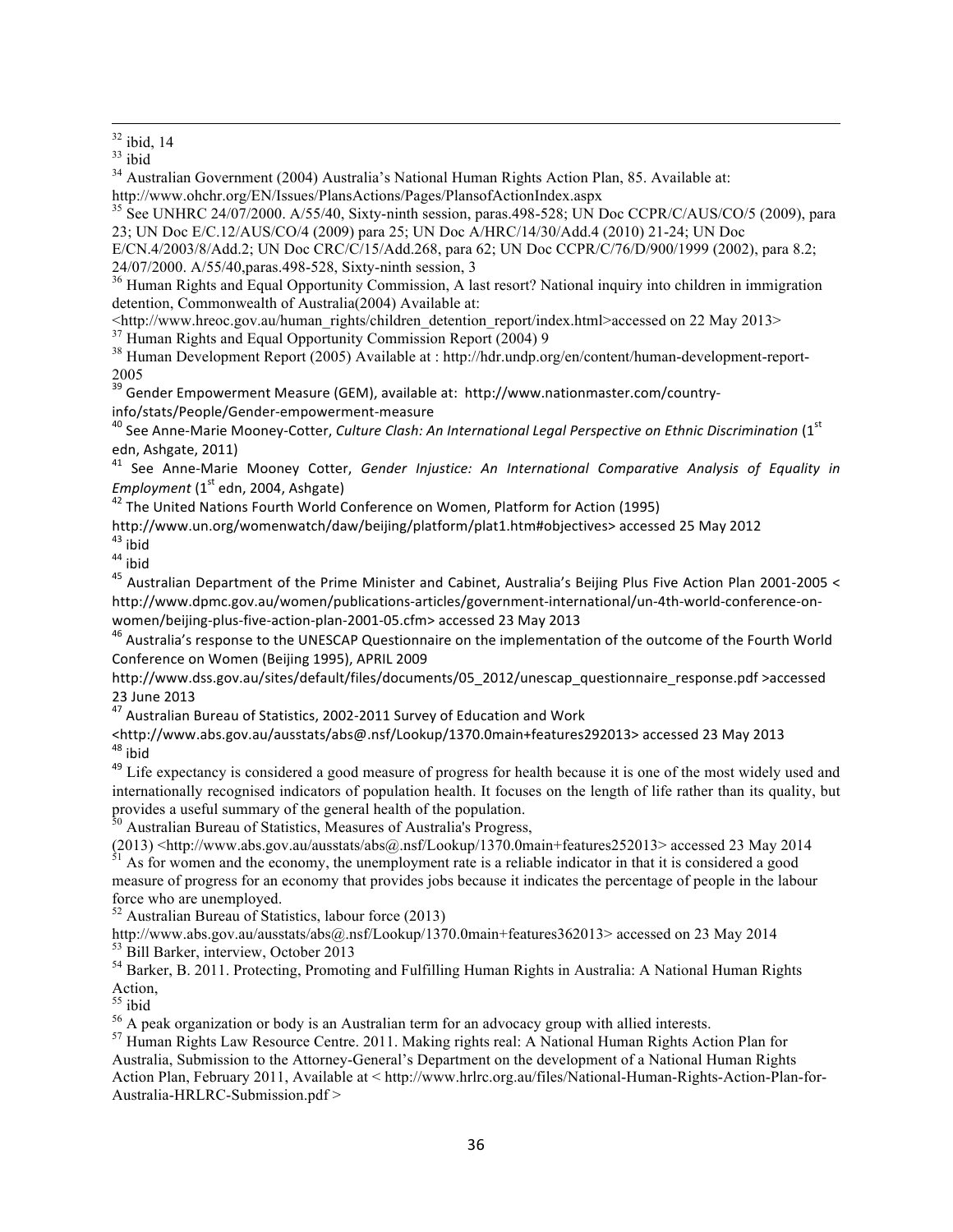<sup>58</sup> Barker, 2011. Protecting, Promoting and Fulfilling Human Rights in Australia: A National Human Rights Action, <sup>13</sup><br><sup>59</sup> Australian Government, NHRAP (2004) 13

 $60$  C. Hartley, 2012. Your voice is required! Available at:

http://www.humanrightsactionplan.org.au/nhrapblogs/your-voice-is-required-participate-in-the-development-of-the-

<sup>61</sup> ibid<br><sup>62</sup> Barker, 2011. Protecting, Promoting and Fulfilling Human Rights in Australia: A National Human Rights

Action,  $15$ <sup>63</sup> Ibid,  $211$ 

<sup>64</sup> Australian Government, NHRAP(2004) 5<br><sup>65</sup> Ian PS. Anderson, Aust New Zealand Health Policy. 2006; 3: 10<br><sup>66</sup> Grover, A. 2010. Report of the Special Rapporteur on the right of everyone to the enjoyment of the highest attainable standard of physical and mental health: Mission to Australia, UN Doc A/HRC/14/30/Add.4 (2010) 21-24,

10 Available at : < http://www.unhcr.org/refworld/docid/49faf7652.html> accessed on 06 June 2013

<sup>68</sup> ibid<br><sup>69</sup> A. Chalabi, 'National Human Rights Action Plans: A Roadmap to Development', (2014) b The Journal of Development in Practice, 24:8, 989-1002

<sup>70</sup> Bill Barker, interview, October 2013<br><sup>71</sup> Bill Barker, interview, October 2013<br><sup>72</sup> A Chalabi "The Problem-Oriented Approach to Improving National Human Rights Action Plans", (2015) The<br>Oxford Journal of Human Rights

 $^{73}$  Human Rights Law Resource Centre. 2011. Making rights real: A National Human Rights Action Plan for Australia, Submission to the Attorney-General's Department on the development of a National Human Rights Action Plan, February 2011, Available at < http://www.hrlrc.org.au/files/National-Human-Rights-Action-Plan-for-

Australia-HRLP-Submission.pdf -<br>
<sup>74</sup> C. Hartley, 2012. Your voice is required<br>
<sup>75</sup> Barker, 2011. Protecting, Promoting and Fulfilling Human Rights in Australia: A National Human Rights Action, 14

 $76$  Ernest R. Alexander, Approaches to Planning: Introducing current Planning Theories, Concepts and Issues, (Luxembourg: Gordon and Breach Publishers, 1995) 4<br>
<sup>77</sup> D. Hississ 2011.

 $^{77}$  D. Higgins, 2011. Protecting children: Evolving systems, Family Matters 2011 No. 89, 7<sup>8</sup> This approach is also known as networked governance and partnership governance.

<sup>79</sup> Committee on Economic, Social and Cultural Rights, UN Doc CPPR/C/AUS/CO/5 (7 May 2010)); (UN Doc A/HRC/17/10 (24 March 2011)

<sup>80</sup> Australian Government. 2012. Australia's National Human Rights Action Plan 2012, 73 Available at:<br>http://www.ohchr.org/EN/Issues/PlansActions/Pages/PlansofActionIndex.aspx

<sup>81</sup> Department of Immigration and Border Protection, Immigration Detention and Community Statistics Summary, Department of Immigration and Border Protection, 30 November 2013 <http://www.immi.gov.au/managingaustralias-borders/detention/\_pdf/immigration-detention-statistics-nov2013.pdf >accessed 12 January 2014<br><sup>82</sup> ibid<br><sup>83</sup> ibid; Department of Immigration and Border Protection, Immigration Detention and Community Statistics

Summary, 30 September 2012 < http://cm.org.au/wmm/Resources/immigration-detention-statistics-20120930.pdf > accessed 12 January 2014

<sup>85</sup> Australian Government, National Human Rights Action Plan (2012) 73

<http://www.ohchr.org/EN/Issues/PlansActions/Pages/PlansofActionIndex.aspx> accessed 23 March 2013 <sup>86</sup> UNHRC, Communication No. 2094/2011 Views adopted by the Committee at its 108th session (8 – 26 July

2013), CCPR/C/108/D/2094/2011, 20 August 2013

<http://tbinternet.ohchr.org/Treaties/CCPR/Shared%20Documents/AUS/CCPR\_C\_108\_D\_2094\_2011\_20720\_E.pd f > accessed 29 March 2013<br> $\frac{87}{88}$  ibid  $\frac{88}{88}$  ibid

<sup>89</sup> Barker, interview, October 2013